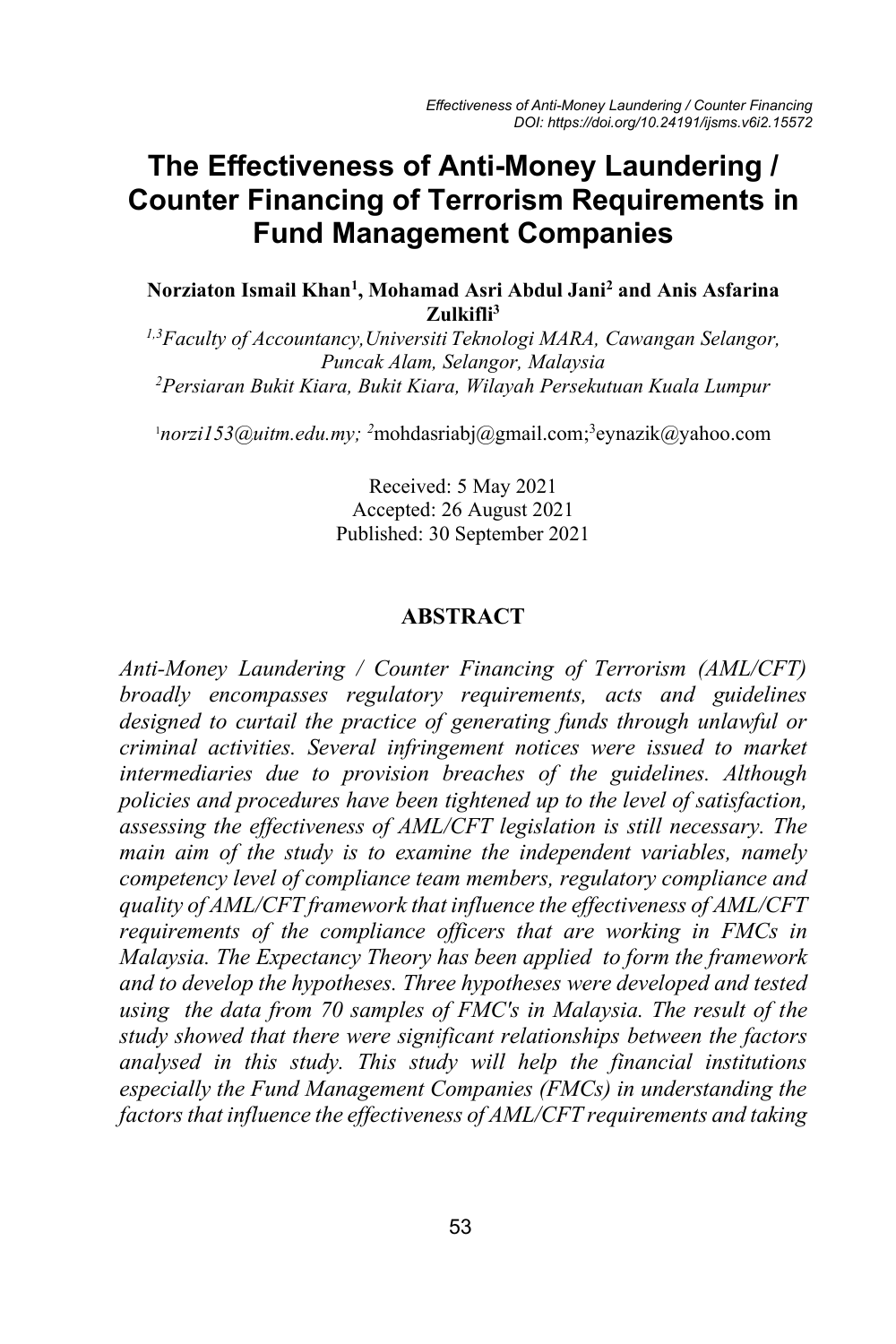*necessary action to enhance their internal AML/CFT process and its compliance with the regulations. This would help the FMCs to have effective control of AML/CFT during the on-boarding and ongoing monitoring process.*

**Keywords:** *Compliance, money laundering, regulatory compliance, quality framework*

## **INTRODUCTION**

Money laundering and financing of terrorism have corrupted the financial markets and eroded confidence of the public in the global financial system. According to a report by the United Nations Office on Drugs and Crime (UNODC) (2009), drug traffickers may have laundered around US\$1.6 trillion, or 2.7 per cent of global Gross Domestic Product (GDP) for the year 2009. Malaysia has confirmed that US\$150 billion (RM 482.92 billion) of illicit money has gone out of the country in the past ten years between 2002- 2012 (Sanusi, Adam, Azman, & Mohamed, 2016). In 2016, it was noted that Malaysia stood at number 5 in the world with an estimated amount of illegitimate funds of US\$291 billion leaving the country (Sanusi et al., 2016). Besides, RM25 million of the non-legitimate money is estimated to leave Malaysia every week through money laundering (Dhillon, Ahmad, Rahman, & Yih Miin, 2013). Therefore, the increase in money laundering activities was due to lapses and ineffective actions taken by financial institutions that have finally affected the public's confidence.

The Securities Commission Malaysia (SCM) is the capital market regulator with investigative enforcement power, which is under the Anti-Money Laundering, Anti-Terrorism Financing and Proceeds of Unlawful Activities Act 2001. With the mandate given by the Guidelines on Prevention of Money Laundering and Terrorism Financing for Capital Market Intermediaries (AML/CFT Guidelines), it supervises and monitors seventy-six (76) Fund Management Companies and six (6) Unit Trust Management Companies (UTMCs) (SCM, 2018). Consequently, the success of the SCM depends on how effectively market intermediaries are implementing the Anti-Money Laundering and Counter Financing of Terrorism (AML/CFT) requirements. It is also recommended that all reporting intermediaries put in place an enhanced AML/CFT framework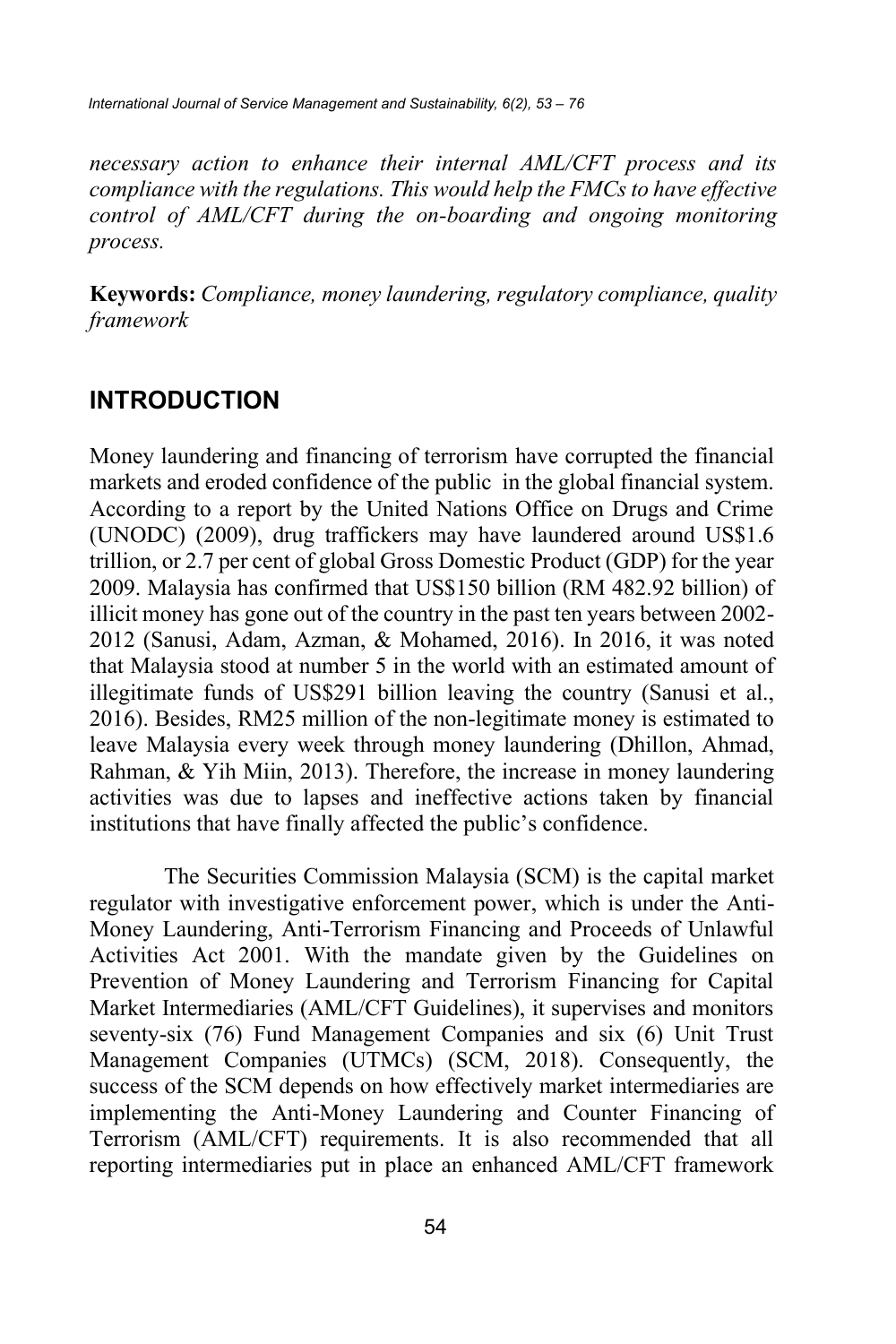(Salehi & Imeny, 2019) especially on the Customer Due Diligence, suspicious activity, cash transaction reporting, training and awareness of staff and appointment of specialised and competent money laundering officers in the compliance team. The compliance team must follow the AML/CFT requirements in the framework identified and maintain vigilance by regulatory compliance towards new enhancement and risk exposure of the money laundering cases in the financial institution. It is because well experienced AML officers are more successful in performing their duties (Salehi & Imeny, 2019).

According to The Reporter published by the Securities Commission Malaysia (SCM) (2017), several breaches have been highlighted with regard to anti-money laundering and counter financing of terrorism requirements, mostly due to the failure of the regulatory compliance to be carried out by the intermediaries which resulted in the inefficiency of AML/CFT process. In addition, several lapses have been identified throughout capital market intermediaries which required the regulator to take stern action against them to enable effective AML/CFT requirements. The highest amount of penalty went to the FMCs due to non-compliance with AML/CFT regulatory requirements, weaknesses in regulatory compliance and a lack in the quality of policies and procedures for the prevention of AML and counter financing of terrorism. This is the reason for FMCs to identify the independent variables such as the competency level of compliance team members, regulatory compliance and quality of the AML/CFT framework which influence the effectiveness of AML/CFT requirements as the preventive measures towards money laundering. The reporting institutions must develop and analyse the effectiveness of AML/CFT requirements within the companies' environment. The SCM has emphasized the need for all capital market intermediaries to give full cooperation to law enforcement agencies on any AML/CFT matters. Besides, the management companies and fund managers are encouraged to keep abreast of global development and adopt international best practices to meet client expectations on sustainability (SCM, 2017). These regulatory penalties lead to the effective domestic AML/CFT regime which requires that certain structural elements be put in place, such as a regulatory framework and policies, appropriate measures to prevent corruption, rule of law, and government effectiveness, the culture of compliance by regulatory compliance and an effective judicial system. The lack of such elements or significant weaknesses or shortcomings in the general framework may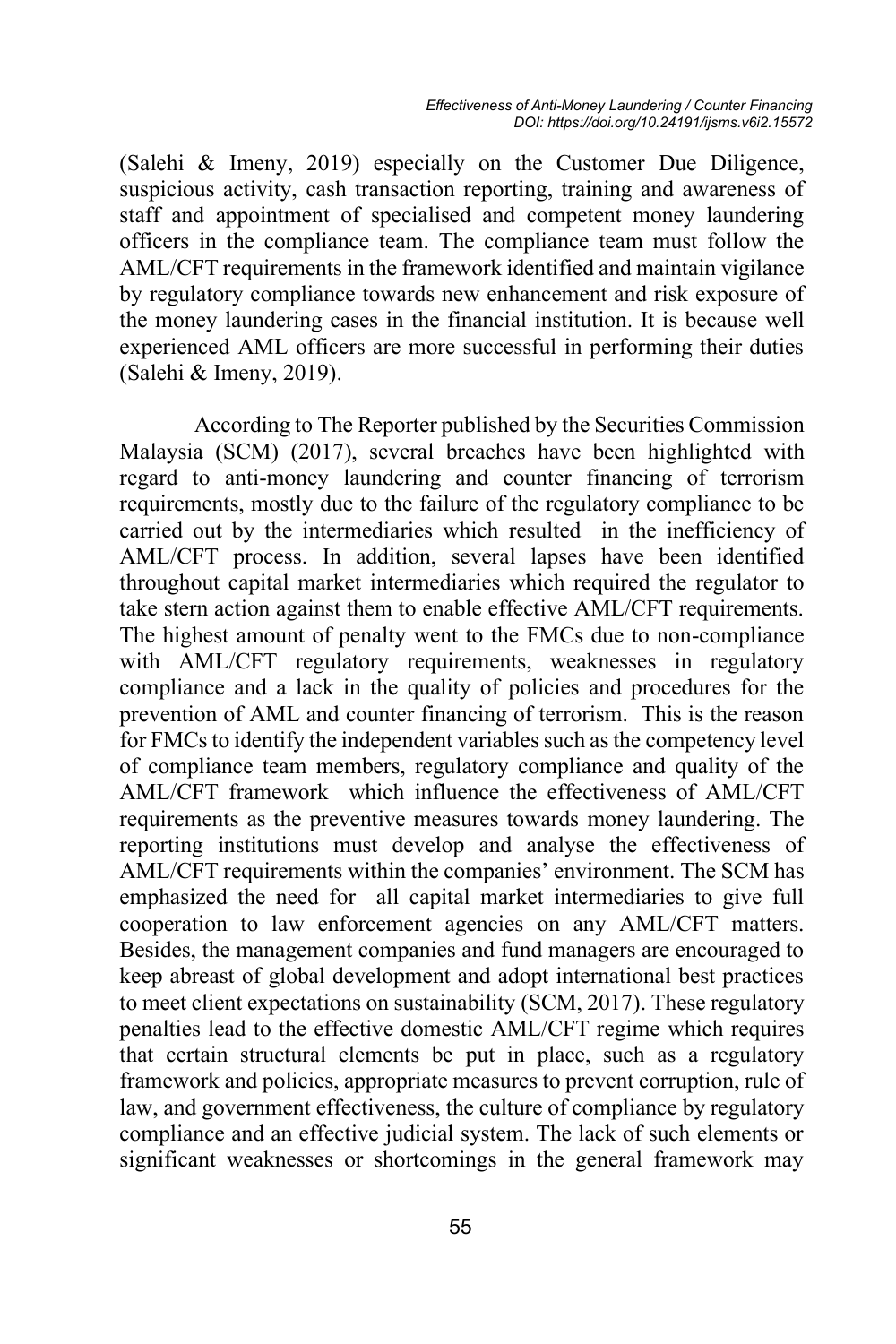significantly impair the effectiveness of the AML/CFT framework (Verdugo, 2011).

Comprehensive action is needed in improving the AML/CFT framework including policies and regulations on money launderers who constantly seek new ideas to circumvent regulation and seizure of assets (Omar, Johari, & Sathye, 2015). Aside from protecting such institutions from the negative side-effects of money laundering itself, the adoption of anti-money-laundering policies by banks and capital market intermediaries' supervisors and regulators and non-bank financial institutions often strengthens the required good-governance practices. However, according to Anwar, Zaman, Ashrafm, Hassan, and Abbas (2021), the annual reports of the National Accountability Watchdog showed a minimal improvement in terms of investigation and indication of white-collar crimes despite amendments in the AMLA in subsequent years. In sum, the assessment of the effectiveness of anti-money laundering and counter financing of terrorism requirements is thus challenging because regulation, enforcement, and reporting institutions need to constantly update, review, and enhance their implementation to curb money laundering.

Based on the above arguments, this study aims to ascertain the effectiveness of Anti-Money Laundering and Counter Financing of Terrorism (AML/CFT) requirements in Fund Management Companies in Malaysia. FMCs are expected to have effective AML/CFT control functions and a comprehensive and quality framework of AML/CFT. To achieve this, the FMCs are required to enhance the competency level of compliance team members at all levels in the companies in order to conduct a robust process of the effective AML/CFT requirements. It is expected that the capital market industry, particularly the FMCs would consider appropriate steps to improve the compliance culture by identifying the factors that contribute significantlyto the effectiveness of AML/CFT requirements.

### **LITERATURE REVIEW AND HYPOTHESES DEVELOPMENT**

In evaluating the factors that contribute to the effectiveness of AML/CFT requirements, this study uses the expectancy theory developed by Vroom (1964). The underlying assumptions of this theory are applied directly to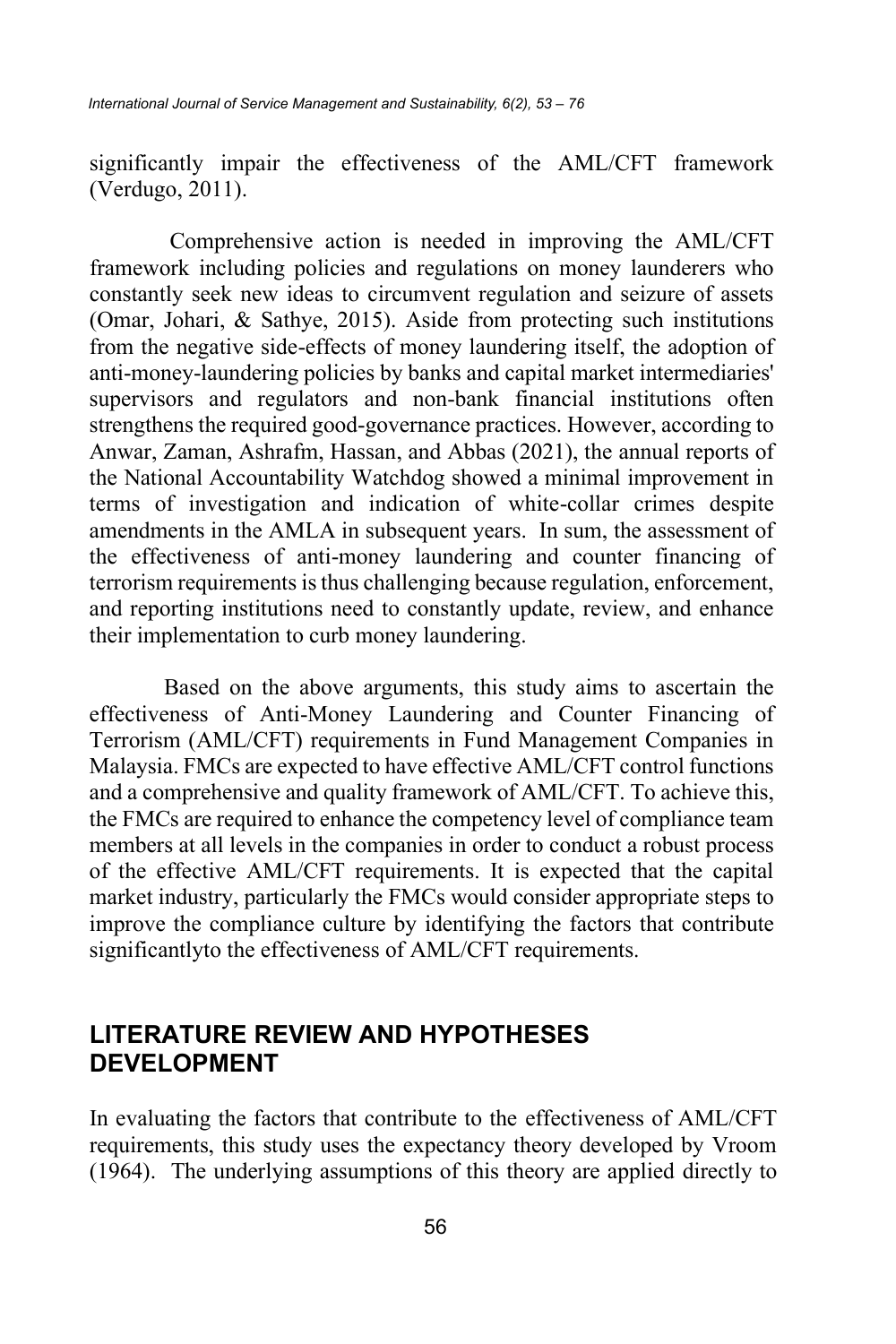the selected organisation samples and variables of this study. Expectancy theory is used to generate predictions that people believe there are connections between efforts and how hard the employees work which then translate to the effectiveness of their performance. In other words, employees believe that great effort at work will motivate them to perform better and it will lead to better performance and outcomes (Lunenburg, 2011 and Jones & George, 2017). For example, evaluating the effective performance of civil servants in public administration can potentially lead to their competencies and abilities in putting efforts towards their jobs (Suciu, Mortan, & Lazăr, 2013).

The expectancy theory highlighted three elements to be fulfilled by the employees to achieve work motivation that is related to one another: (a) the efforts that they have put in at work will lead to the desired outcomes (Expectancy); (b) a reward based on their level of performance obtained as a result of their efforts (Instrumentality); and (c) the estimated value of the rewards positively or negatively based on the outcome generated (Valence) ß In defining competency, Draganidis and Mentzas (2006) mentioned that competency is a combination of tacit and explicit knowledge, behaviour and skills that gives someone the potential for effectiveness in task performance. It was supported by Vathanophas (2007) that job competency is a set of behavioural patterns that allows an individual to perform a task effectively within a specific function or job.

Interviews conducted by Isa, Sanusi, Haniff & Barnes (2015) revealed that the competencies of frontline officers are crucial compared to the ability to adequately assess the involved risk to the submission of suspicious transaction reports (STRs). The frontline officers will face the consequences if they fail to mitigate the first stage of the customer's inception to perform an adequate Customer Due Diligence (CDD) process with all the risk indicators or red flags identified. Secondly, all interviewees from the three commercial banks agreed that the frontline officers and compliance officers should be required to attend structured training on money laundering risk assessment. The compliance team should demonstrate core competencies consisting of teamwork, communication skills, and problem-solving skills, information management, adaptability, and building relationship among the team (Stephen & Uhles, 2012). In order to practice sustainable banking practices effectively and efficiently, top managers need to understand their customers' expectations and perceptions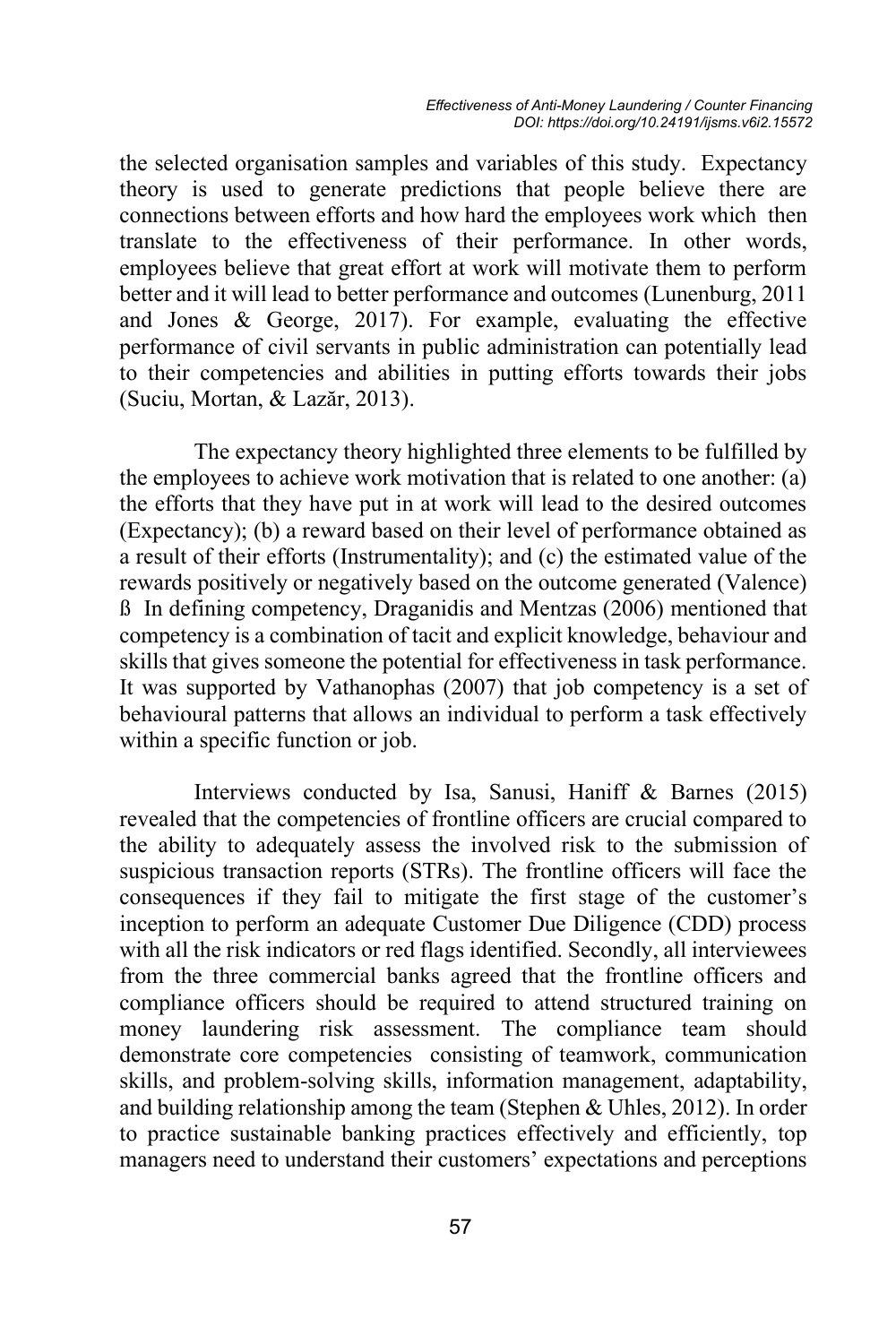concerning sustainable banking practices (Tan, Chew & Hamid, 2017). Besides, Stephen and Uhles (2012) mentioned that teamwork improves the relationship and builds a good rapport among team members. The instruction given among teams requires clear communication skills and a proper understanding of information and instruction. Employees require problem-solving skills that arise from daily business activities, business management and industry needs, hence, these skills lead to developing practical strategies to solve the problems. According to Eysenck (1998), job performance consists of the ability of employees to work with their goals, fulfil expectations as well as attaining job targets by accomplishing a standard that is set by their organizations. Better work performance results in greater organizational success.Thus, this study develops the following hypothesis:

H1: There is a relationship between the competency level of compliance team members and the effectiveness of AML/CFT requirements.

Usman Kemal (2014) explained that evaluation of the effectiveness of anti-money laundering can be measured by identifying the regulations applied to achieve the objectives whether or not the reporting institutions have adhered to the Anti-Money Laundering and Counter Financing of Terrorism (AML/CFT) requirements. This is also mentioned by Jensen and Cheong (2011) that compliance towards the adoption and implementation of Financial Action Task Force (FATF) recommendations has made progress in the fight against money laundering crime as the adoption of FATF standards is part of the regulatory compliance by the reporting institution. Inefficiencies in the AML/CFT requirements will be reduced, and the effectiveness of the anti-money laundering process will improve if the reporting institution has regulatorily complied with the requirements stated, given the positive and significant outcome in combating money laundering (Smet & Mention, 2011). Hubli and Geiger (2005) highlighted that safeguarding the banks' reputation requires effective control of AML/CFT requirements such as KYC requirements which are considered to be the most important regulatory area within the banking industry to be adhered to by the reporting institution. Similarly, Harvey and Lau (2009) opined that the banks' reputation will be tarnished if they fail to comply with the regulatory requirements.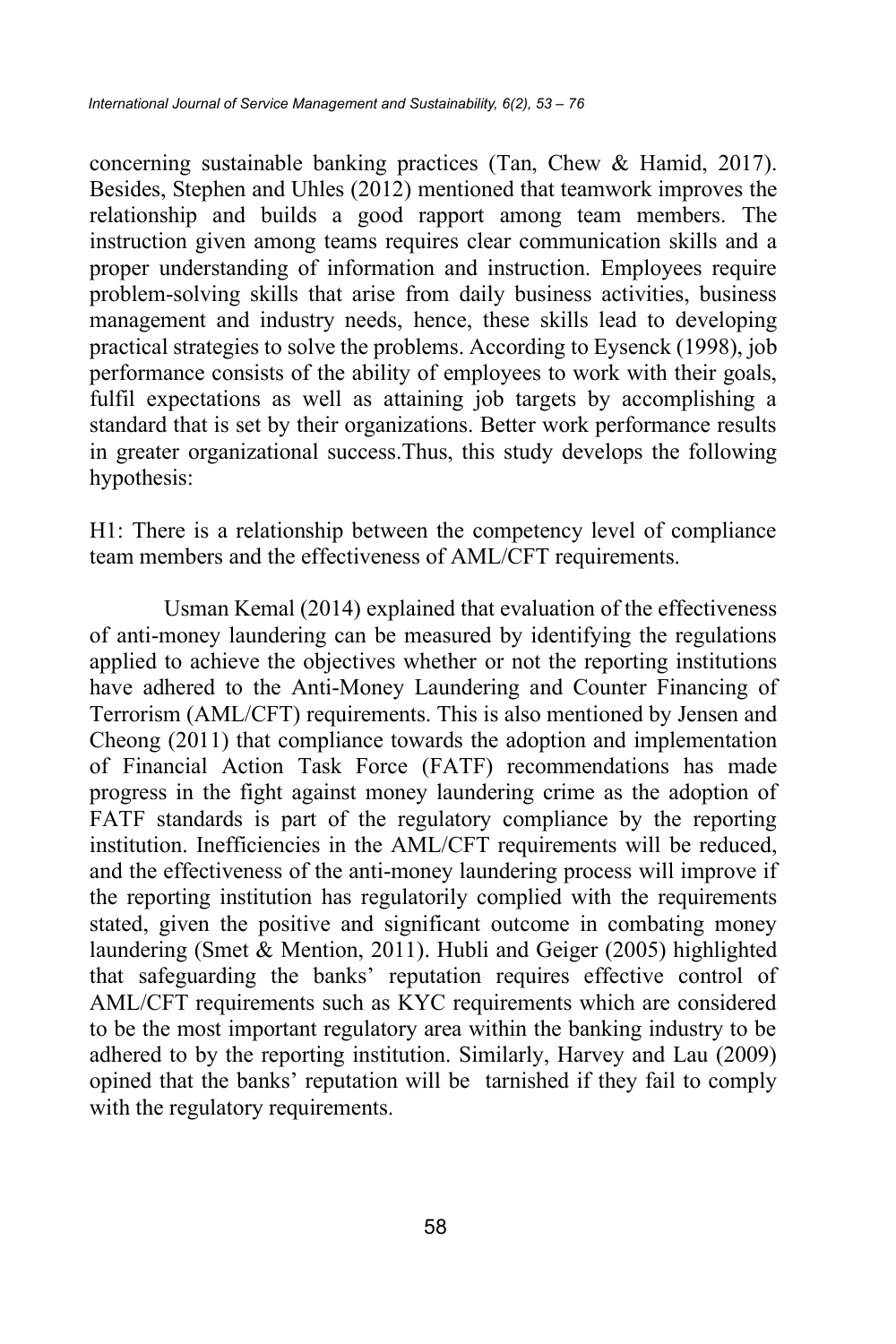Naheem (2015) mentioned that the response of the effectiveness of anti-money laundering from regulators is to enhance the regulatory compliance among the financial institutions. Isa et al. (2015), and Jaffery and Mughal (2020) stated that constant monitoring by the regulatory authority is deemed as impactful to the banking institutions' compliance with the regulatory requirements. Thus, regulatory compliance has a significant impact on the bank's AML/CFT requirements. Kalimuratkyzy (2017) explained that effective legislation and regulatory requirements set by the regulators against money laundering and terrorism financing are necessary in preventing the risk of money laundering. Based on these arguments, the following hypothesis is developed:

H2: There is a relationship between regulatory compliance and the effectiveness of AML/CFT requirements.

According to IMF (2016), the reporting institution with clear policies, procedures, and controls in conducting AML/CFT requirements can lead to a good measure of AML/CFT's effectiveness. Ferwerda (2009) pointed out that the contributing factors to the effectiveness of AML/CFT requirements can positively be influenced by the quality and stricter policy, which covers the role of laws, the institutional framework, the duties of the financial institution, the law enforcement, and international cooperation which can help to deter potential criminals from illegal behaviour, and hence, reduce the crime rate. Ciborra (2006) mentioned that the quality of the AML/CFT framework for banks is linked to the security, control and governance aspects of banking. The application of this framework will help in forming a strong anti-money laundering environment. According to Johnson and Carrington (2006), money laundering through banks is possible due to the failure of bank controls; thus, banks should ensure that the enhanced framework with all the requirements can provide updates while keeping compliance with the AML/CFT requirements. A similar outcome on the role of the quality framework in anti-money laundering procedures is delivered by the collaborating objectives and responsibility, policies and procedures, quality assurance, risk management, and compliance processes (Luthy & Karen, 2006).

Said, Erlane, Ghani, Omar and Yusuf (2013) recommended that quality policies and framework be developed in increasing awareness of compliance measures. Choo, Susanti, Adura, Noruddin and Othman (2014)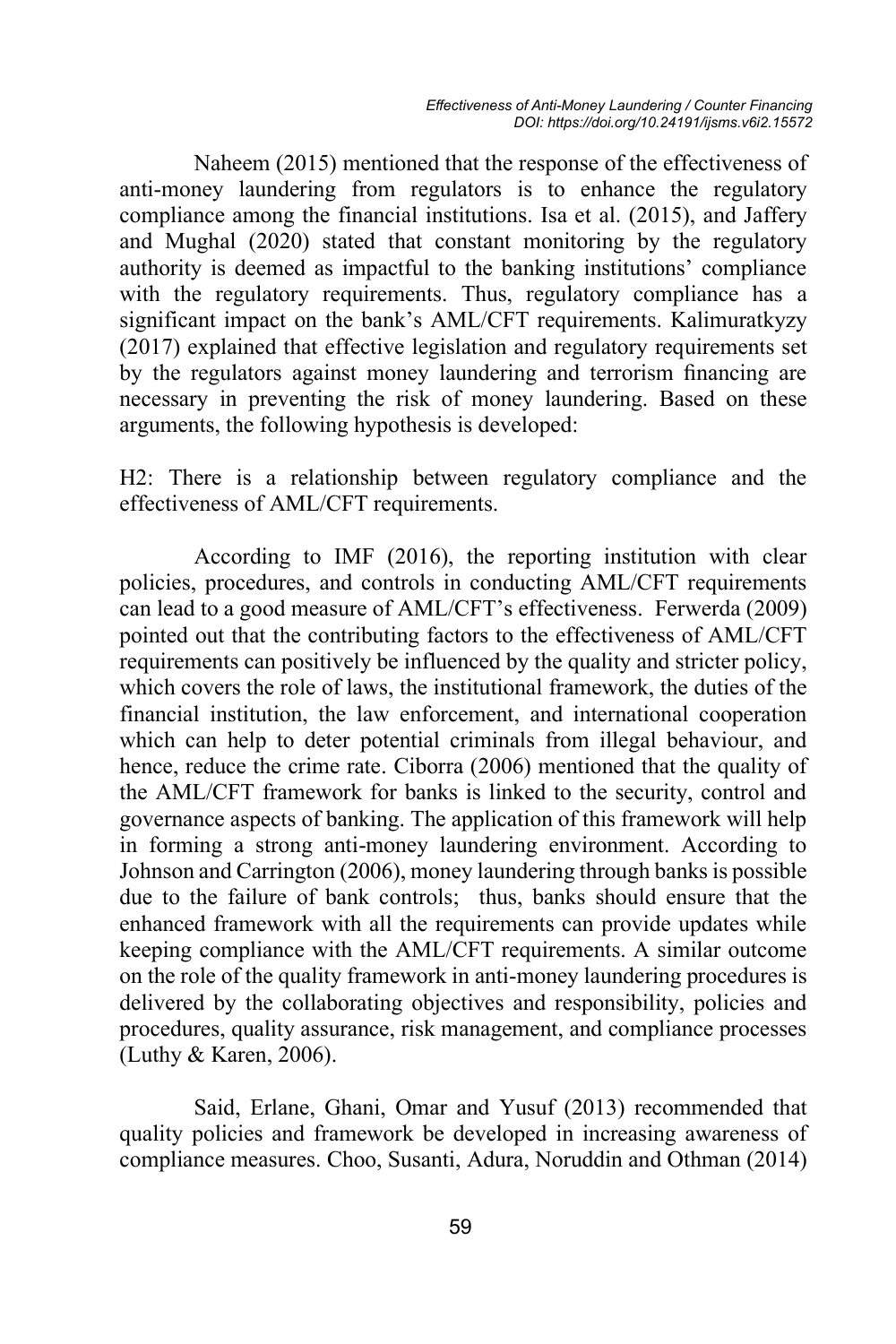mentioned that the reporting institutions are required to implement the key elements and quality of the AML/CFT framework to guard against money laundering and to ensure compliance with the relevant requirements of the AML/CFT. IMF (2016) revealed that the reporting institution with clear policies, procedures, and controls in conducting AML/CFT requirements can positively lead to a good measure of AML/CFT's effectiveness. This was supported by Ferwerda (2009) who asserted that the contributing factors to the effectiveness of AML/CFT requirements can be positively influenced by better quality and stricter policy, which covers the applicable requirements by international standards and local AML regulations. Ciborra (2006) suggested that the quality of AML/CFT framework will help in forming a strong anti-money laundering environment. Carrington (2006) concurred with this view by stating that banks should ensure the enhanced framework can provide updates while keeping compliance with the AML/CFT requirements. The quality of the AML/CFT framework has a significant effect as mentioned by Said et al. (2013) and the quality of policies and framework needs to be developed in increasing the awareness of compliance towards the effectiveness of anti-money laundering measures. Choo et al. (2014) mentioned that the reporting institutions are required to implement the key elements related to the quality of AML/CFT framework to guard against money laundering. Thus, the following hypothesis is developed:

H3: There is a relationship between the quality of the AML/CFT framework and the effectiveness of AML/CFT requirements.

## **RESEARCH METHOD**

#### **Data Collection**

This study uses a questionnaire survey for data collection. A total of 82 questionnaires were sent to the designated emails of the 82 fund management companies in Malaysia as published on the SCM website. Out of 82 questionnaires, 7 questionnaires were collected via a scanned Portable Document Format (PDF) copy and 63 were collected based on Google Form's data extraction. In total, all 70 could be used for the analysis. (Item 7 - The survey was distributed for one month, September 28, 2018 to October 28, 2018). The questionnaire is divided into five sections. The first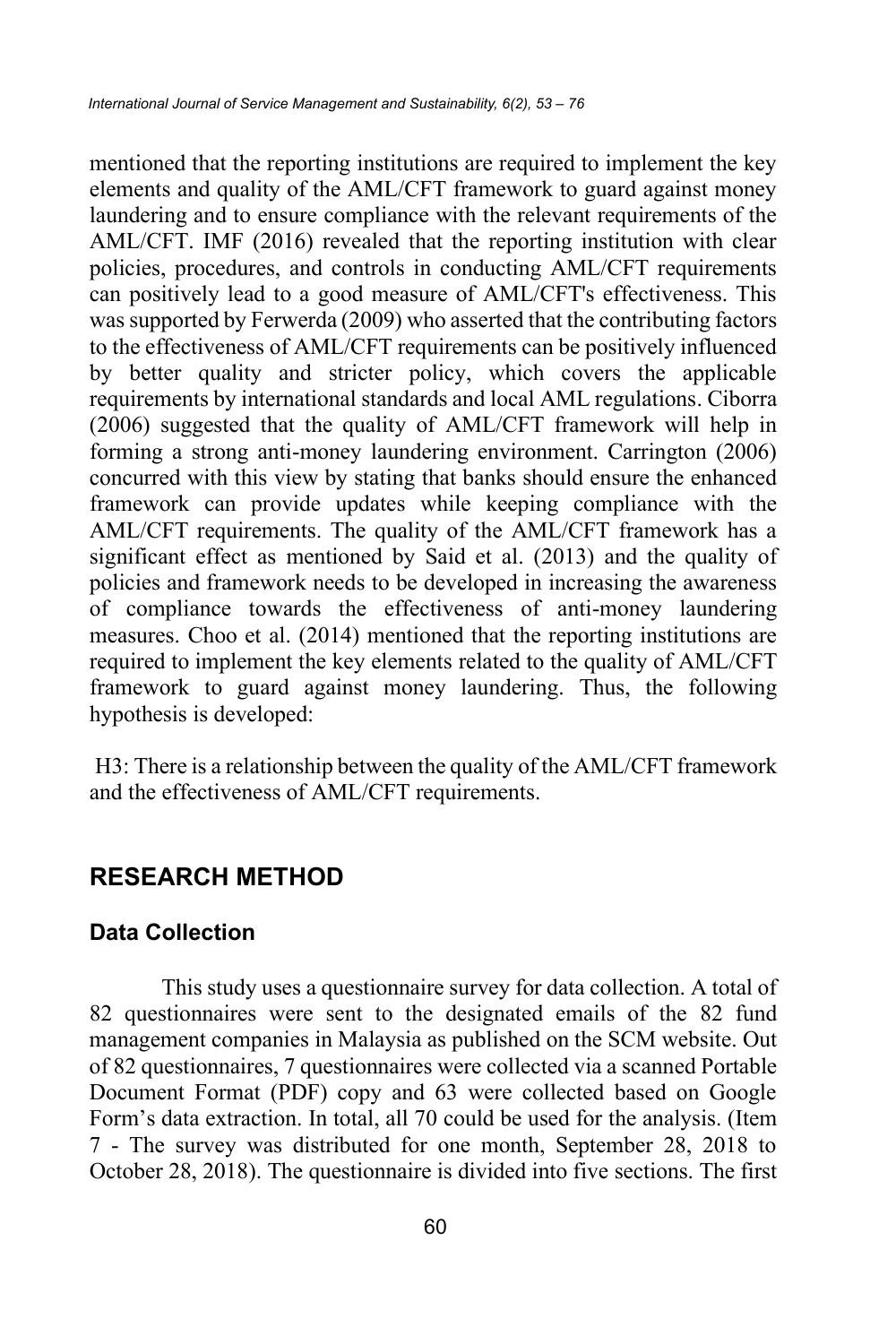section, adopted from Pok, Omar, and Sathye (2014) assesses the respondent's demographic data. The subsequent sections of the questionnaire were derived from four past research: Pok et al. (2014), Omar et al. (2015), Delima and Nitharsan (2016) and Baharud-din, Shokiyah and Ibrahim (2014). The effectiveness of the AML/CFT requirements and regulatory compliance was based on research by Pok et al. (2014), the quality of the framework from Omar et al. (2015), the competency level of Delima and Nitharsan (2016). The survey contains 47 questions in total, which required the respondents to rate their responses based on a five-point Likert scale from 0 to 5: "1" indicates strongly disagree while "5" indicates strongly agree.

#### **Effectiveness of AML/CFT Requirements Model**

A model was developed to examine the relationship between independent and dependent variables. The model is as follows:

 $ER = \alpha + \beta_1 (CL) + \beta_2 (RC) + \beta_3 (QF) + \beta_4 (EX) + \beta_5 (ED) + \epsilon$ 

Where,

ER = Effectiveness of AML/CFT Requirements

- CL = Competency Level of Compliance Team Members
- RC = Regulatory Compliance
- QF = Quality of AML/CFT Framework

 $EX = Experience$ 

 $ED = Education$ 

### **RESULTS AND DISCUSSIONS**

#### **Demographic Analysis**

This section provides descriptive analyses of the demographic characteristics of the respondents. Table 1 indicates that 31 or 44.3% of the respondents are males whilst 39 or 55.7% of the respondents are females.

|                       | Table 1: Respondents' Gender |       |  |  |  |
|-----------------------|------------------------------|-------|--|--|--|
| Per cent<br>Frequency |                              |       |  |  |  |
| <b>Male</b>           |                              | 44.3  |  |  |  |
| Female                | 39                           | 55.7  |  |  |  |
| Total                 | 70                           | 100.0 |  |  |  |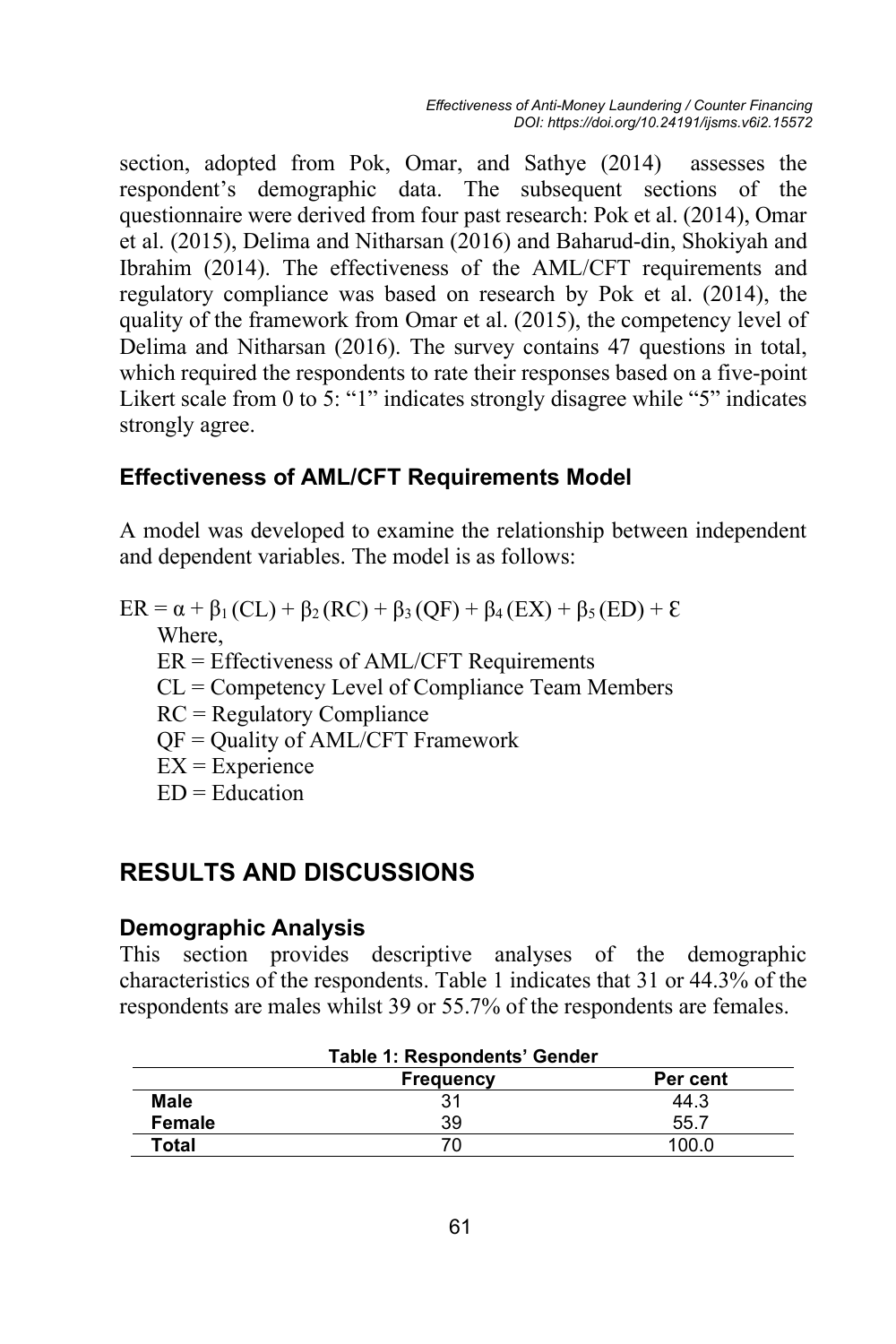Table 2 shows that 52.9% of the respondents hold a Bachelor Degree followed by 30% who have a Master Degree. 11 respondents are Diploma holders representing 15.7% of the total respondents whilst 1 respondent is a Doctorate holder who represents only 1.4% of the total respondents.

| Table 2: Respondents' Education Level |                  |          |  |  |  |  |
|---------------------------------------|------------------|----------|--|--|--|--|
|                                       | <b>Frequency</b> | Per cent |  |  |  |  |
| <b>Diploma</b>                        |                  | 15.7     |  |  |  |  |
| <b>Bachelor Degree</b>                | 37               | 52.9     |  |  |  |  |
| <b>Master Degree</b>                  | 21               | 30.0     |  |  |  |  |
| <b>Doctorate</b>                      |                  | 1.4      |  |  |  |  |
| Total                                 |                  | 100.0    |  |  |  |  |

Table 3 presents data on job designation. 48.6% of the respondents are executives while 35.7% are managers. Another 15.7% of the respondents represents Heads of Department in their respective companies.

| Table 3: Respondents' Job Designation |                  |          |  |  |  |
|---------------------------------------|------------------|----------|--|--|--|
|                                       | <b>Frequency</b> | Per cent |  |  |  |
| <b>Executive</b>                      | 34               | 48.6     |  |  |  |
| <b>Manager</b>                        | 25               | 35.7     |  |  |  |
| <b>Head of Department</b>             | 11               | 15.7     |  |  |  |
| Total                                 | 70               | 100.0    |  |  |  |

As shown in Table 4, 85.7% of the respondents are working with Fund Management Companies whilst 14.3% of the total respondents are from Unit Trust Management Companies. Both are licensed companies which conduct the regulated activity of fund management.

|                              | <b>Table 4: Working Sector</b> |       |  |  |  |
|------------------------------|--------------------------------|-------|--|--|--|
| Per cent<br><b>Frequency</b> |                                |       |  |  |  |
| <b>FMCs</b>                  | 60                             | 85.7  |  |  |  |
| <b>UTMCs</b>                 | 10                             | 14.3  |  |  |  |
| Total                        |                                | 100 በ |  |  |  |

Table 5 shows that 68.6% of the respondents have 5 years or less working experience whilst 20.0% have between 6 to 10 years of working experience. Another 5.7% of the respondents have between 11 to 15 years of experience. Each of the last two categories (16 to 20 years' working experience and more than 20 years' experience) represents 2.9 % of the total number of respondents.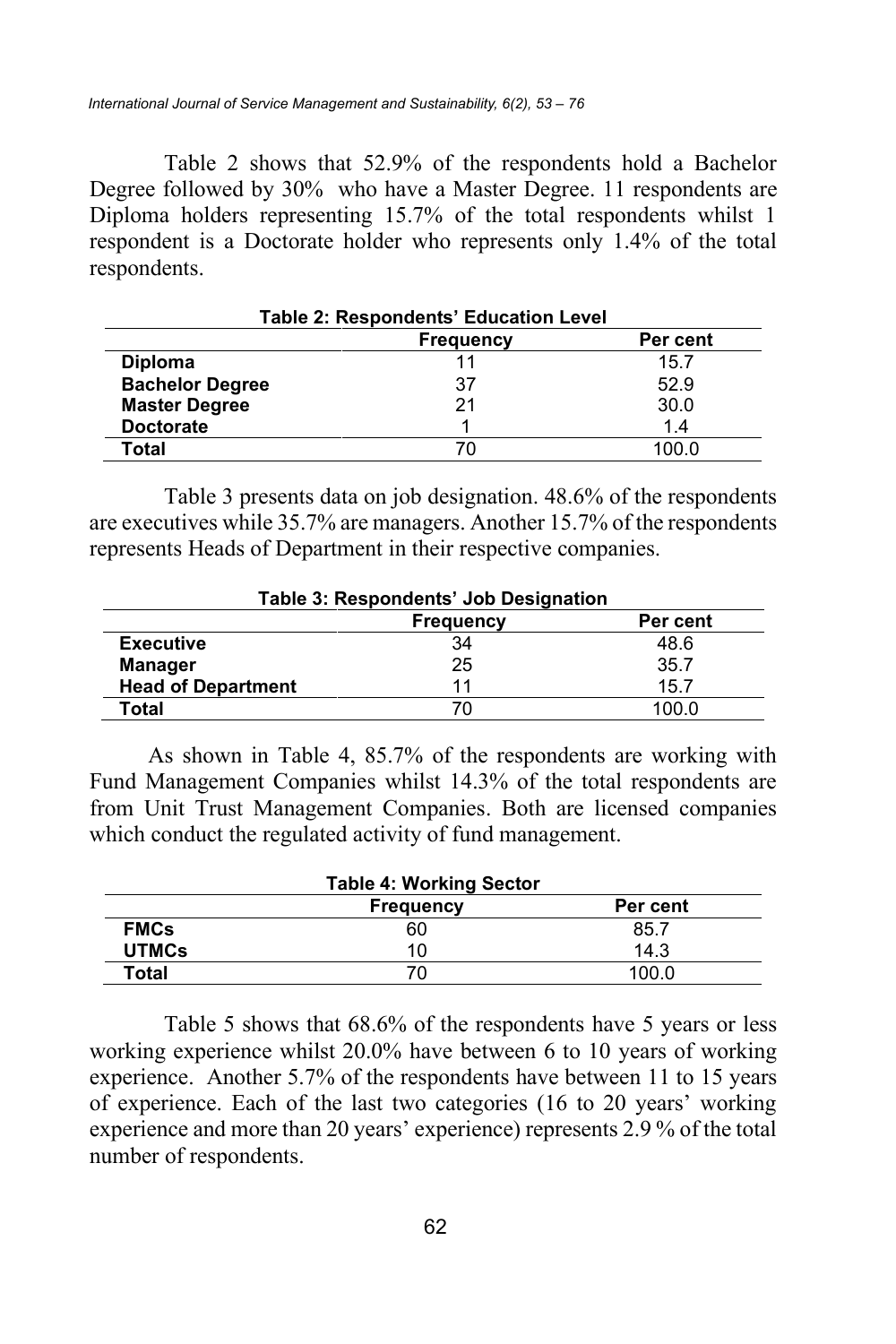| Effectiveness of Anti-Money Laundering / Counter Financing |
|------------------------------------------------------------|
| DOI: https://doi.org/10.24191/ijsms.v6i2.15572             |

| Table of Incopollacing Trolling Experience |                  |          |  |  |  |
|--------------------------------------------|------------------|----------|--|--|--|
|                                            | <b>Frequency</b> | Per cent |  |  |  |
| 5 years and less                           | 48               | 68.6     |  |  |  |
| 6 to 10 years                              | 14               | 20.0     |  |  |  |
| 11 to 15 years                             | 4                | 5.7      |  |  |  |
| 16 to 20 years                             |                  | 2.9      |  |  |  |
| More than 20 years                         |                  | 2.9      |  |  |  |
| Total                                      | 70               | 100.0    |  |  |  |

**Table 5: Respondents' Working Experience** 

The types of professional membership held by the respondents in this study are shown in Table 6. Four respondents are members of The Asian Institute of Chartered Bankers (AICB) and The International Compliance Association (ICA) – Compliance, respectively. More than half of the respondents (88.6%) belong to professional bodies from other related fields such as the Association of Certified Fraud Examiners (ACFE), Association of Chartered Certified Accountants (ACCA), Certified Public Accountant (CPA) and The Certified Anti-Money Laundering and Counter Financing of Terrorism Compliance Officer (CAMCO). None of the respondents is a member of the Association of Certified Anti-Money Laundering Specialists (ACAMS).

**Table 6: Respondents' Membership of Professional Body**

|                       | Frequency | Per cent |  |  |  |
|-----------------------|-----------|----------|--|--|--|
| <b>AICB</b>           |           | 5.7      |  |  |  |
| <b>ICA-Compliance</b> |           | 5.7      |  |  |  |
| <b>Others</b>         | 62        | 88.6     |  |  |  |
| <b>Total</b>          | Ί         | 100.0    |  |  |  |
|                       |           |          |  |  |  |

#### **Descriptive Statistics**

Table 7 shows the descriptive statistics of the dependent variable namely, the effectiveness of AML/CFT requirements based on the result of the questionnaire. Question 6, "reduce in fraud cases" recorded the highest mean, in which the mean response of the question is 4.34 i.e., greater than 3.00. This finding implies that on average, the respondents agreed with the statement that the effectiveness of AML/CFT requirements reduces fraud cases. Meanwhile, Question 2, "helps to cross-sell" registered the lowest mean, where the mean response of the question is 3.30 i.e., slightly greater than 3.00. This finding implies that on average, the respondents slightly agreed with the statement on the effectiveness of AML/CFT requirements in helping with cross-selling.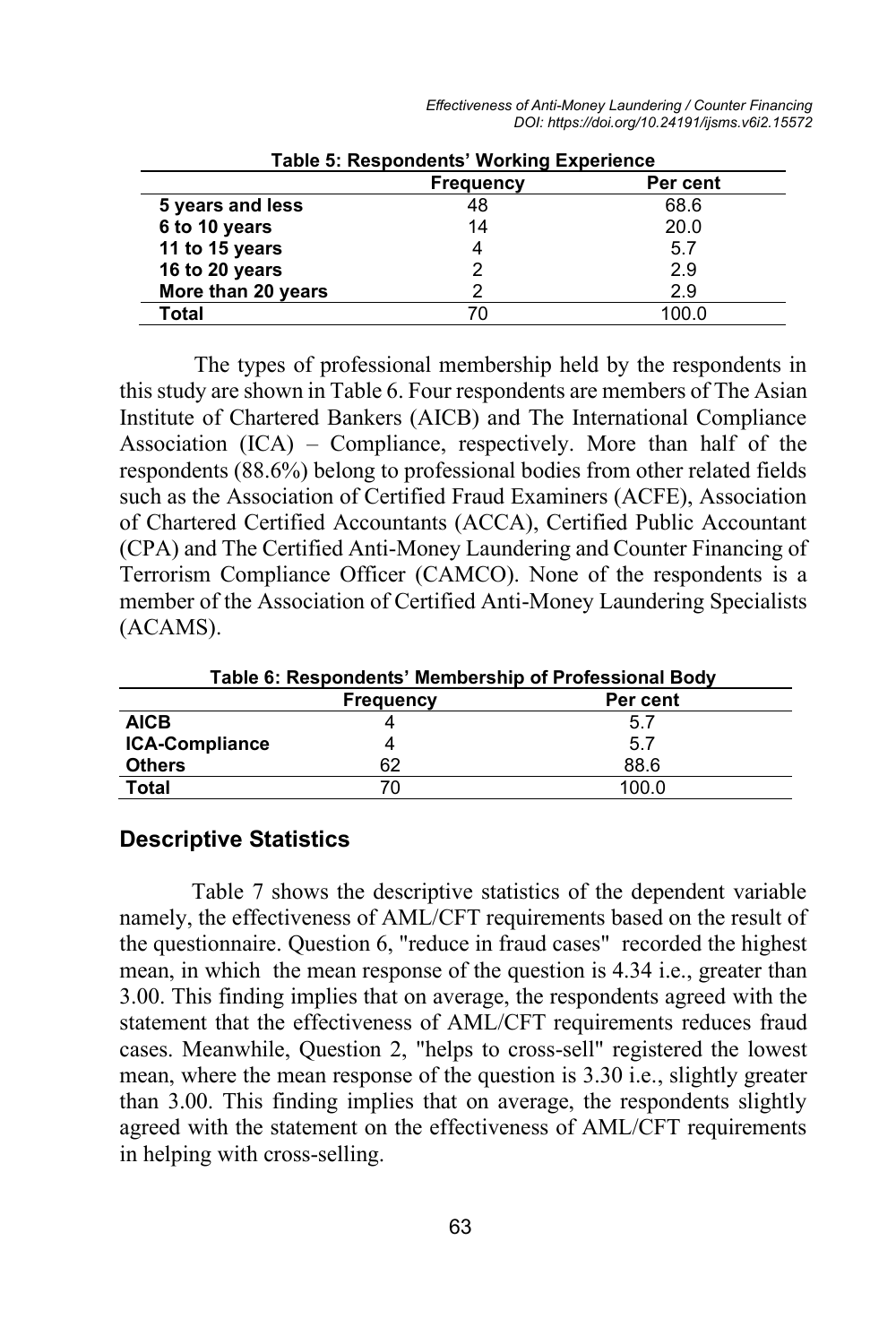|      | <b>Requirements</b>                                                                             |     |     |      |                 |  |  |  |
|------|-------------------------------------------------------------------------------------------------|-----|-----|------|-----------------|--|--|--|
|      |                                                                                                 | Min | Max | Mean | <b>Std. Dev</b> |  |  |  |
| (1)  | To better understand customers'<br>needs and their financial dealings                           |     | 5   | 3.84 | 0.845           |  |  |  |
| (2)  | Helps cross-selling                                                                             |     | 5   | 3.30 | 0.983           |  |  |  |
| (3)  | Improves customer loyalty                                                                       |     | 5   | 3.76 | 1.028           |  |  |  |
| (4)  | Better reputation in the industry                                                               | 2   | 5   | 4.20 | 0.628           |  |  |  |
| (5)  | Reduces credit risks                                                                            | 2   | 5   | 3.97 | 0.722           |  |  |  |
| (6)  | Reduces fraud cases                                                                             | 1   | 5   | 4.34 | 0.679           |  |  |  |
| (7)  | Better competitive position in the<br>industry                                                  | 2   | 5   | 3.90 | 0.783           |  |  |  |
| (8)  | Malaysia is in a better position to<br>attract investors after the<br>implementation of AML/CFT | 2   | 5   | 4.20 | 0.604           |  |  |  |
| (9)  | Improves the competitive position of<br>the FMCs and UTMCs                                      | 1   | 5   | 3.99 | 0.893           |  |  |  |
| (10) | Increases access to international<br>markets by local/foreign FMCs and<br><b>UTMCs</b>          | 1   | 5   | 4.20 | 0.754           |  |  |  |

**Table 7: Descriptive Statistics (DV: The Effectiveness of AML/CFT Requirements)**

Table 8 shows the descriptive statistics of the first independent variable which is the competency level of compliance team members. Question 9, "training conducted can expand compliance officers' knowledge, skills and professional competencies" recorded a high mean response of 4.30 i.e., greater than 3.00. This finding implies that on average, the respondents agreed with the statement that training conducted for compliance team members can expand their knowledge, skills and professional competencies. Question 1, "AML/CFT team has a meaningful, shared purpose and clearly understand their roles" registered the lowest mean where the mean response of the question is 3.17 i.e., slightly greater than 3.00. This finding implies that on average, the respondents slightly agreed with the statement that the AML/CFT team has a shared purpose and understand their roles clearly.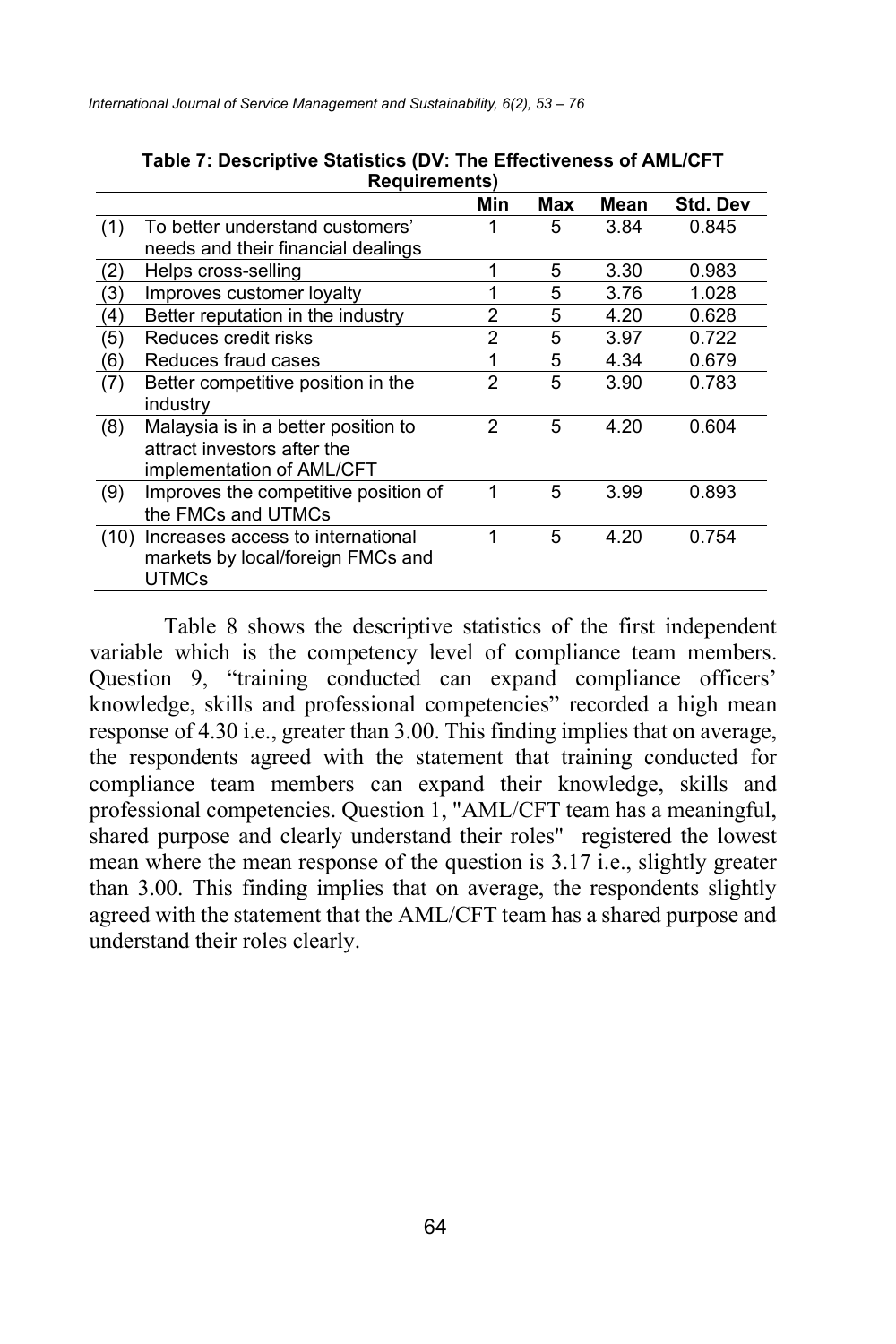|     |                                                                                                                                                                                                                                   | Min         | <b>Max</b> | Mean | Std.<br>Dev |
|-----|-----------------------------------------------------------------------------------------------------------------------------------------------------------------------------------------------------------------------------------|-------------|------------|------|-------------|
| (1) | AML/CFT team has a meaningful, shared<br>purpose and clearly understand their roles                                                                                                                                               | 1           | 5          | 3.17 | 1.340       |
| (2) | AML/CFT team communicates effectively<br>among the team and other business units                                                                                                                                                  | 1           | 5          | 3.97 | 0.701       |
| (3) | AML/CFT team is able to address issues<br>between themselves without involving the<br>team leader                                                                                                                                 | 1           | 5          | 3.59 | 0.843       |
| (4) | AML/CFT team manages confidential and non-<br>confidential information appropriately                                                                                                                                              | $\mathbf 1$ | 5          | 4.19 | 0.644       |
| (5) | AML/CFT team works with flexibility so that<br>they can adapt to any changing needs                                                                                                                                               | 1           | 5          | 4.01 | 0.602       |
| (6) | AML/CFT team has established trusting and<br>supportive relationships with other business<br>units                                                                                                                                | 2           | 5          | 4.10 | 0.593       |
| (7) | The increase in AML/CFT complexity<br>requirements resulted in compliance officers<br>acquiring multiple skills which can be applied<br>to reviewing work. (i.e. analysis skill)                                                  | 1           | 5          | 4.17 | 0.761       |
| (8) | AML/CFT training and quality assurance<br>programs are regularly conducted to improve<br>compliance officers' knowledge and skills                                                                                                | 1           | 5          | 4.03 | 0.742       |
| (9) | Training conducted can expand compliance<br>officers' knowledge, skills and professional<br>competencies                                                                                                                          | 3           | 5          | 4.30 | 0.521       |
|     | (10) Compliance officers need to understand the<br>overall regulatory requirements, AML/CFT<br>program and activities which allow them to<br>successfully perform an effective AML/CFT<br>compliance work on the strategic issues | 1           | 5          | 4.27 | 0.700       |

#### **Table 8:Descriptive Statistics (IV: Competency Level of Compliance Team Members)**

Table 9 shows the descriptive statistics of the second independent variable namely, regulatory compliance. The highest mean is found in Question 1, "identify and verify the identity of customers" and Question 9, "setting up and updating policies and procedures" where the mean responses of these questions are 4.23, respectively i.e., greater than 3.00. This finding implies that on average, the respondents agreed with the statements on the regulatory compliance towards identification and verification of customers and updating policies and procedures. The lowest mean is registered in Question 10, "equipment repairs and maintenance" in which the mean response of the question is 3.66 i.e., slightly greater than 3.00. This finding implies that on average, the respondents slightly agreed with the statements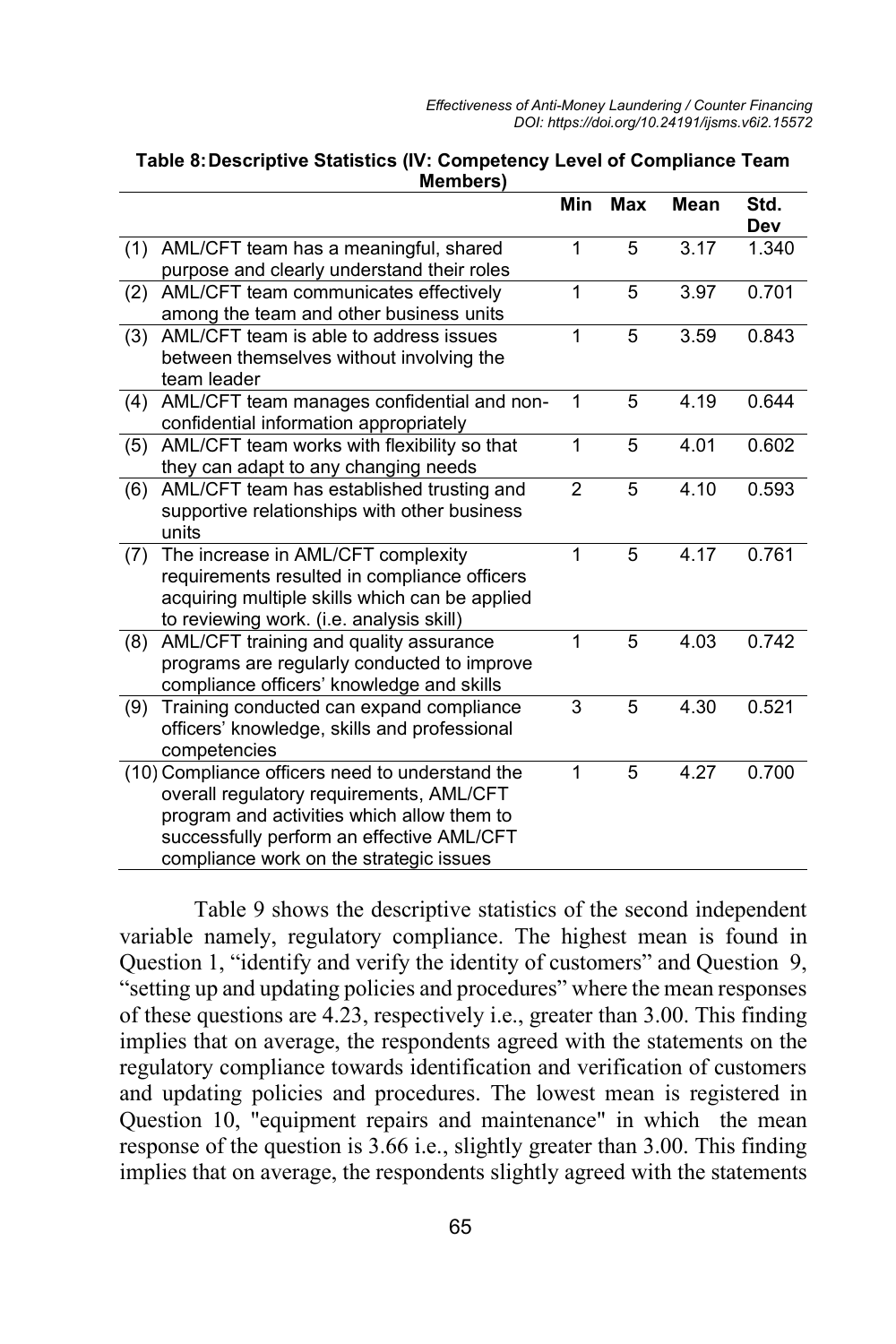on the regulatory compliance towards repairing equipment and its maintenance.

| Identifying and verifying the identity of<br>(1) | Min | Max | Mean | Std.  |
|--------------------------------------------------|-----|-----|------|-------|
| customers                                        |     |     |      | Dev   |
| Monitoring customer transactions<br>2١           | 3   | 5   | 4.23 | 0.487 |
| Considering suspicious transactions<br>3)        | 2   | 5   | 4.16 | 0.629 |
| Preparing and submitting reports<br>4            | 1   | 5   | 4.13 | 0.833 |
| Recording, storing, and retrieving of data<br>5  | 2   | 5   | 4.13 | 0.721 |
| Staff training<br>6                              | 1   | 5   | 4.14 | 0.643 |
| Setting up and maintaining AML/CFT<br>(7)        | 1   | 5   | 4.20 | 0.651 |
| reporting unit                                   |     |     |      |       |
| Setting up and maintaining AML/CFT<br>(8)        |     | 5   | 4.03 | 0.851 |
| reporting unit                                   |     |     |      |       |
| Setting up and updating AML/CFT system<br>้9)    | 1   | 5   | 4.14 | 0.839 |
| (10) Setting up and updating policies and        | 1   | 5   | 4.23 | 0.783 |
| procedures                                       |     |     |      |       |
| 11) Repairing and maintaining equipment          |     | 5   | 3.66 | 0.961 |

**Table 9: Descriptive Statistics (IV: Regulatory Compliance)**

Table 10 shows the descriptive statistics of the third independent variable which is the quality of the AML/CFT framework. The highest mean is found in Question 2, "reporting institutions are required to verify, by reliable means, the identity of customers/beneficial owners" in which the mean response of the question is 4.47 i.e., greater than 3.00. This finding implies that on average, the respondents agreed with the statement on the quality of the AML/CFT framework which includes the verification and identification of customers and beneficial owners. The lowest mean is recorded in Question 8, "Reporting Institutions are obliged to check, match customers' names and maintain a database of names and particulars of listed persons against the updated United Nations Consolidated List which can be obtained at http://www.un.org/. and the name list as specified by the Minister of Home Affairs" in which the mean response of the question is 4.20 i.e., greater than 3.00. This finding implies that on average, the respondents agreed with the statement on the requirement to check, match customers' names and maintain a database of names and particulars of listed persons against the updated United Nations Consolidated List and the name list as specified by the Minister of Home Affairs.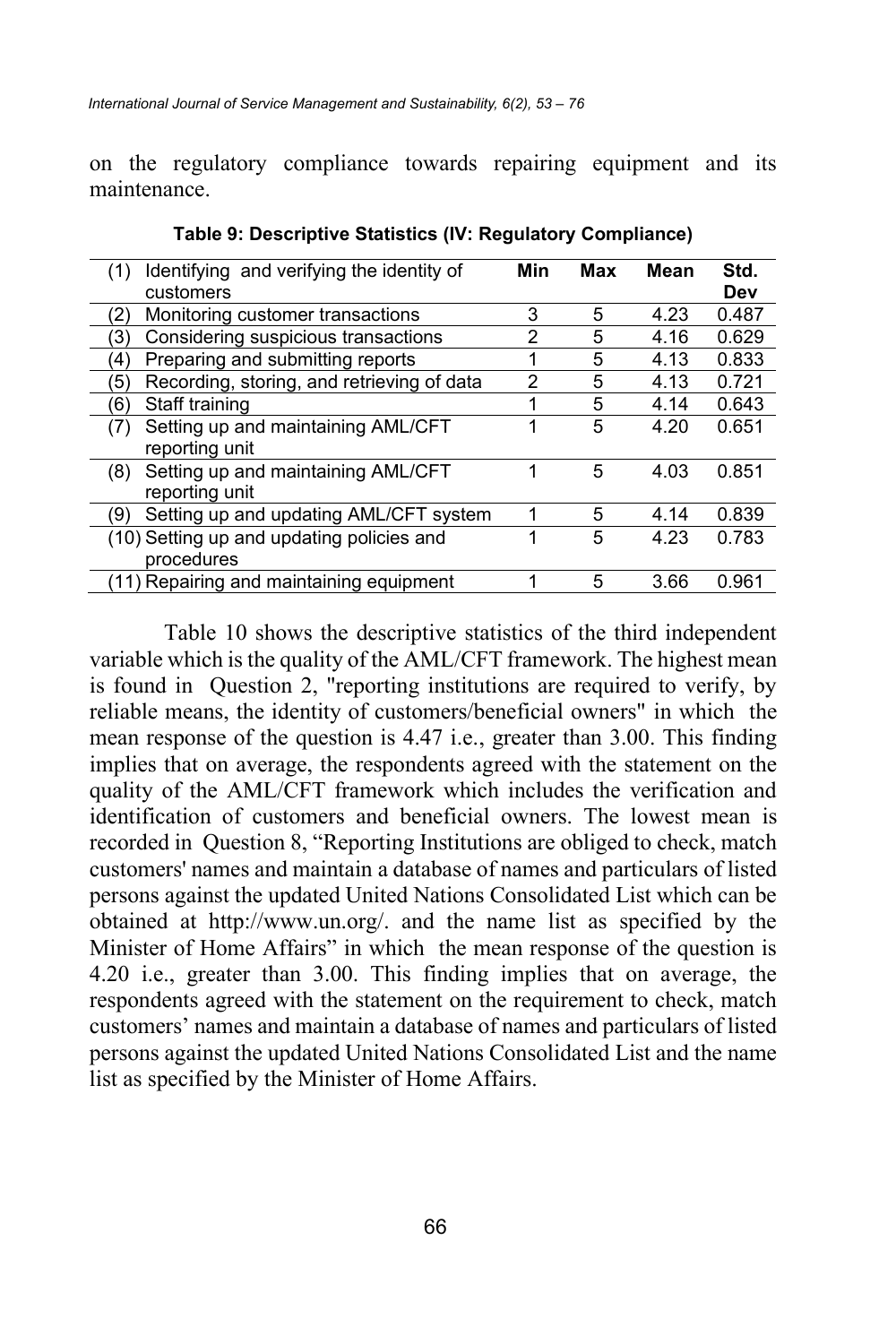|     |                                                                                                                                                                                                                                                                                                                           | Min.           | Max. | Mean | Std.<br>Dev. |
|-----|---------------------------------------------------------------------------------------------------------------------------------------------------------------------------------------------------------------------------------------------------------------------------------------------------------------------------|----------------|------|------|--------------|
| (1) | Reporting Institutions are required to keep<br>records of customers for at least 7 years and<br>should be stored securely in a form that is<br>retrievable on time upon request                                                                                                                                           | 1              | 5    | 4.43 | 0.734        |
| (2) | Reporting Institutions are required to verify, by<br>reliable means, the identity of<br>customers/beneficial owners                                                                                                                                                                                                       | $\overline{2}$ | 5    | 4.47 | 0.607        |
| (3) | Reporting Institutions may use a risk-based<br>approach in setting out the procedures for<br>effective customer/beneficiary identification and<br>verification                                                                                                                                                            | 1              | 5    | 4.30 | 0.749        |
| (4) | Reporting Institutions are required to appoint a<br>compliance officer who will be in charge of<br>applying internal AML/CFT procedures                                                                                                                                                                                   | 1              | 5    | 4.30 | 0.906        |
| (5) | Reporting Institutions compliance programme<br>should include an on-going employee training<br>programme to ensure employees are fully<br>aware of their obligations                                                                                                                                                      | $\mathbf{1}$   | 5    | 4.43 | 0.734        |
| (6) | It is a mandatory obligation to report suspicious<br>transactions if Reporting Institutions suspect<br>that the transaction involves proceeds from an<br>unlawful activity                                                                                                                                                | 1              | 5    | 4.46 | 0.716        |
| (7) | Reporting on suspicious transactions to the<br>Financial Intelligence and Enforcement<br>Department (FIED) in Bank Negara Malaysia is<br>performed through the submission of<br>information in the prescribed Suspicious<br>Transactions Report (STR) from or through the<br>Financial Intelligence System                | 1              | 5    | 4.33 | 0.863        |
| (8) | Reporting Institutions are obliged to check,<br>match customers' names and maintain a<br>database of names and particulars of listed<br>persons against the updated United Nations<br>Consolidated List which can be obtained at<br>http://www.un.org/. and the name list as<br>specified by the Minister of Home Affairs | 1              | 5    | 4.20 | 0.910        |
| (9) | The compliance officer immediately after<br>submitting a Suspicious Transaction Report<br>(STR) to the Financial Intelligence Enforcement<br>Department (FIED) is required to monitor the<br>activities of the reported account or person                                                                                 | 1              | 5    | 4.33 | 0.863        |
|     | (10) Tipping off the customer about a Suspicious<br>Transaction Report (STR) is an offence under<br>the AMLA act                                                                                                                                                                                                          | 1              | 5    | 4.34 | 0.759        |

### **Table 10: Descriptive Statistics (IV: Quality of AML/CFT Framework)**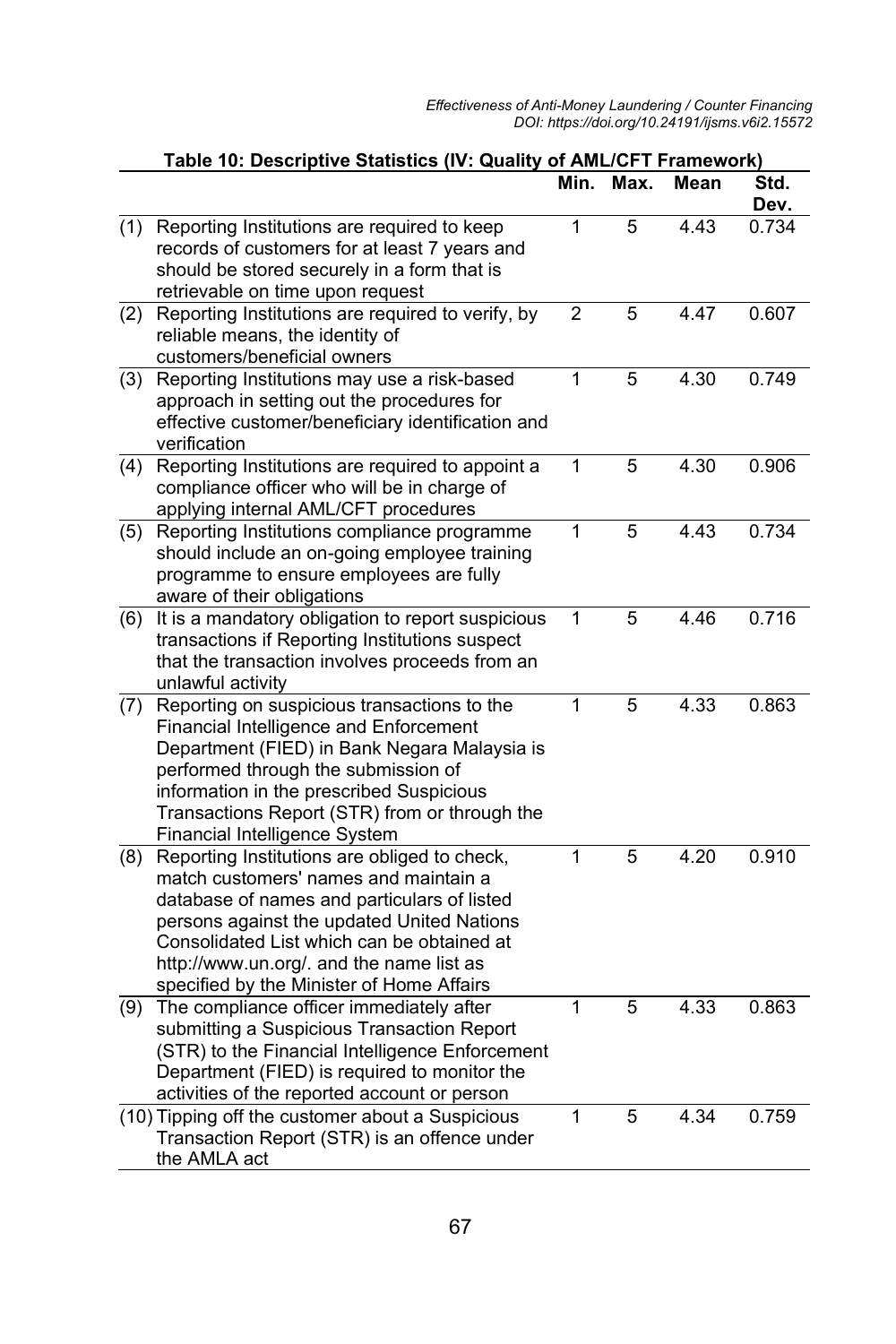#### **Pearson's Correlation Analysis**

Table 11 shows the correlation between the independent and the dependent variables of this study. The result of 0.615 indicates a moderate positive correlation between the competency level of compliance team members and the effectiveness of  $AML/CFT$  requirements. The value of  $r^2$ is  $(0.615)^2 = 0.378$ . The coefficient of determination value of 37.8% reveals that the variability in competency level is shared by the effectiveness of AML/CFT requirements. A *p-*value of 0.000 less than 0.001 shows a significant relationship between the competency level of compliance team members and the effectiveness of AML/CFT requirements. The correlation result of 0.396 shows a low positive correlation between the regulatory compliance and the effectiveness of AML/CFT requirements. The value of  $r^2$  is  $(0.396)^2 = 0.157$ . The coefficient of determination value of 15.7% indicates that the variability in regulatory compliance is shared by the effectiveness of AML/CFT requirements. A *p-*value of 0.001 less than 0.005 shows a significant relationship between the regulatory compliance of compliance officers and the effectiveness of AML/CFT requirements. The correlation result of 0.306 shows a low positive correlation between the quality of the AML/CFT framework and the effectiveness of AML/CFT requirements. The value of  $r^2$  is  $(0.306)^2 = 0.094$ . The coefficient of determination value of 9.4% shows that the variability in the quality of the AML/CFT framework is shared by the effectiveness of AML/CFT requirements. A *p-*value of 0.010 greater than 0.005 shows a very slightly missed significant relationship between the quality of the AML/CFT framework and the effectiveness of AML/CFT requirements.

|                  | Table 11: Pearson's Correlation Test Result |                      |           |          |          |    |  |
|------------------|---------------------------------------------|----------------------|-----------|----------|----------|----|--|
| <b>Variables</b> | ER                                          |                      | RC        | QF       | ЕX       | ED |  |
| ER               |                                             |                      |           |          |          |    |  |
| СL               | $0.615**$                                   |                      |           |          |          |    |  |
| <b>RC</b>        | $0.396**$                                   | $0.633**$            |           |          |          |    |  |
| QF               | $0.306**$                                   | $0.631**$            | $0.609**$ |          |          |    |  |
| EX               | 0.144                                       | 0.128                | $0.263*$  | 0.115    |          |    |  |
| ED               | $0.321**$                                   | $0.241$ <sup>*</sup> | 0.115     | $-0.062$ | $-0.048$ |    |  |

**Table 11: Pearson's Correlation Test Result**

\*\*. Correlation is significant at the 0.01 level (2-tailed).

Note: ER (The Effectiveness of AML/CFT Requirements), CL (Competency Level of Compliance Team Members), RC (Regulatory Compliance), QF (Quality of AML/CFT Framework), EX (Experience), ED (Education)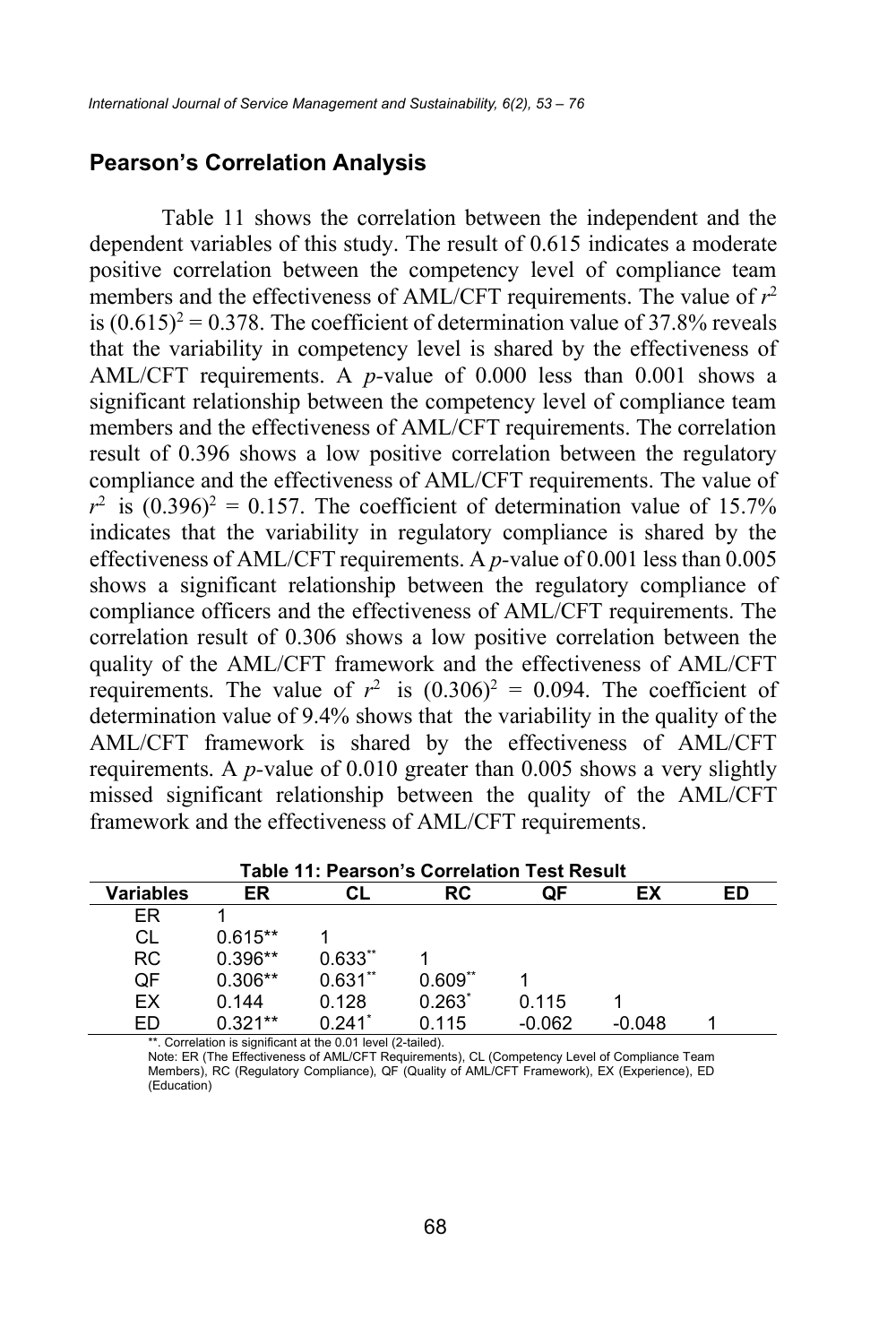#### **Multiple Regression Analysis**

Table 12 shows the coefficients (both, standardized and unstandardized) of the multiple regression analysis. The beta value represents the strength of the relationship between the effectiveness of AML/CFT and the competency level compliance team members, the regulatory compliance and the quality of the AML/CFT framework. It shows the effect of the independent variables on the dependent variable. The results also show the tolerance and variance inflation factor (VIF) of the Collinearity Statistics for the individual independent variables. A VIF shows no multicollinearity issues when it is less than 10 (Pallant, 2013). The independent variable with a significance level of (sig. or *p*-value) less than 5% can make a significant contribution to the predicted value of the dependent variable (Brooks, 2014).

| <b>Table 12: Multiple Regression Analysis</b> |             |       |            |                                |            |
|-----------------------------------------------|-------------|-------|------------|--------------------------------|------------|
|                                               | Std. Coeff. |       |            | <b>Collinearity Statistics</b> |            |
| Variables                                     | <b>Beta</b> | t     | Sign.      | <b>Tolerance</b>               | <b>VIF</b> |
| (Constant)                                    |             | 1.624 | 0.109      |                                |            |
| <b>CL</b>                                     | 0.615       | 6.423 | $0.000***$ | 0.529                          | 1.892      |
| <b>RC</b>                                     | 0.396       | 3.552 | $0.001***$ | 0.503                          | 1.987      |
| QF                                            | 0.306       | 2.652 | $0.010***$ | 0.526                          | 1.902      |
| EX                                            | 0.159       | 1.395 | 0.168      | 0.998                          | 1.002      |
| ED                                            | 0.328       | 2.875 | $0.005***$ | 0.998                          | 1.002      |

\**p* < 0.10; \*\**p* < 0.05; \*\*\**p* < 0.01

Note: CL (Competency Level of Compliance Team Members), RC (Regulatory Compliance), QF (Quality of AML/CFT Framework), EX (Experience), ED (Education)

According to the results, the competency level of compliance team members has a *p*-value of 0.000, with a significant level at  $p < 0.01$ . It indicates a positive relationship between the competency level of compliance team members and the effectiveness of AML/CFT requirements. Hence, there is a significant relationship between the competency level of compliance team members and the effectiveness of AML/CFT requirements. This finding supports research hypothesis  $H_1$ hence, hypothesis  $(H_1)$  is accepted. The result of this study is consistent with the Sulistyowati's and Supriyanti's (2015) finding that competencies in terms of adequate knowledge, experience, education, and training can positively result in AML/CFT's objectivity and accuracy. This is because when the competency rate of compliance team members increases, the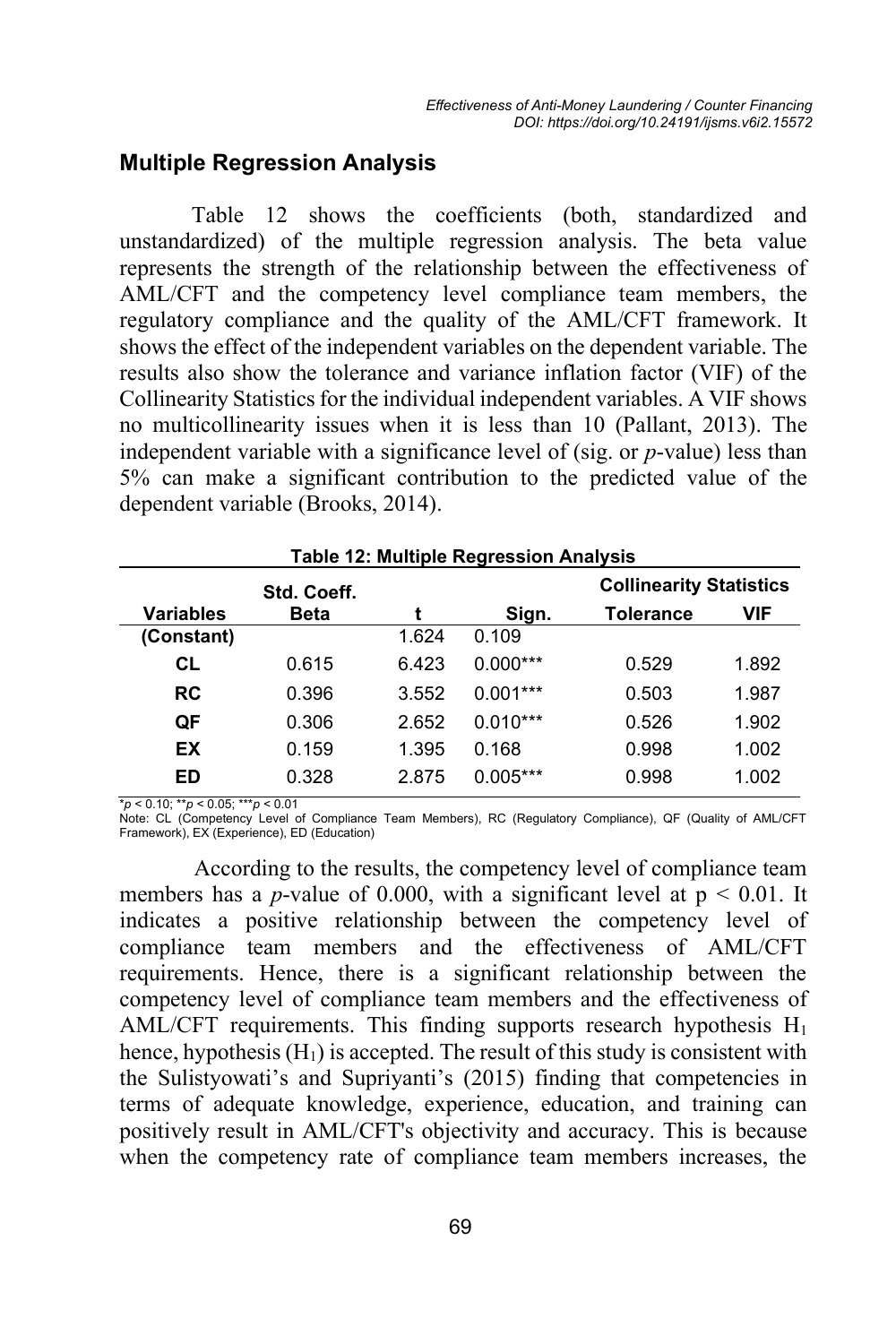effectiveness rate of the AML/CFT requirements also increases with the combination of knowledge, skills and positive behaviour.

Next, regulatory compliance has a *p*-value of 0.001, with a significant level at  $p < 0.01$ . Hence, there is a direct significant relationship between regulatory compliance and the effectiveness of AML/CFT requirements. This finding supports and accepts research hypothesis  $H_2$ . The result of this study is consistent with Jensen and Cheong (2011) where the compliance towards the adoption and implementation of FATF recommendations has revealed progress in the fight against ML/TF. In addition, Smet and Mention (2011) noted that regulatory compliance with the requirements stated can show a positive and significant outcome in combating money laundering. This is also consistent with Hubli and Geiger (2005), Harvey and Lau (2009), Naheem (2015) and Kalimuratkyzy (2017) who found that the regulatory compliance to the AML/CFT requirements will increase its level of effectiveness and prevent the financial institution from being penalised.

Subsequently, the quality of the AML/CFT framework has a *p*value of 0.010, with a significant level at  $p < 0.01$ . Therefore, there is a significant relationship between the quality of the AML/CFT framework and the effectiveness of AML/CFT requirements. This finding supports research hypothesis  $H_3$ . For the control variables of this study, experience has a standardised coefficient of 0.159 and there is no significant relationship between experience and the effectiveness of AML/CFT requirements. On the other hand, education has a standardised coefficient of 0.328 and there is a significant relationship between education and the effectiveness of AML/CFT requirements. It can be concluded that reporting institutions with clear policies, procedures, and controls in conducting AML/CFT requirements can positively lead to a good measure of AML/CFT's effectiveness.

Therefore, the competency of compliance team members, the regulatory compliance and the quality of AML/CFT framework together with control variables of education have a strong relationship and statistically affect the effectiveness of AML/CFT requirements in FMC. Future research could improve the results by minimising the limitations of the study. Therefore, this study suggests the following research areas when replicating this study including examining additional demographic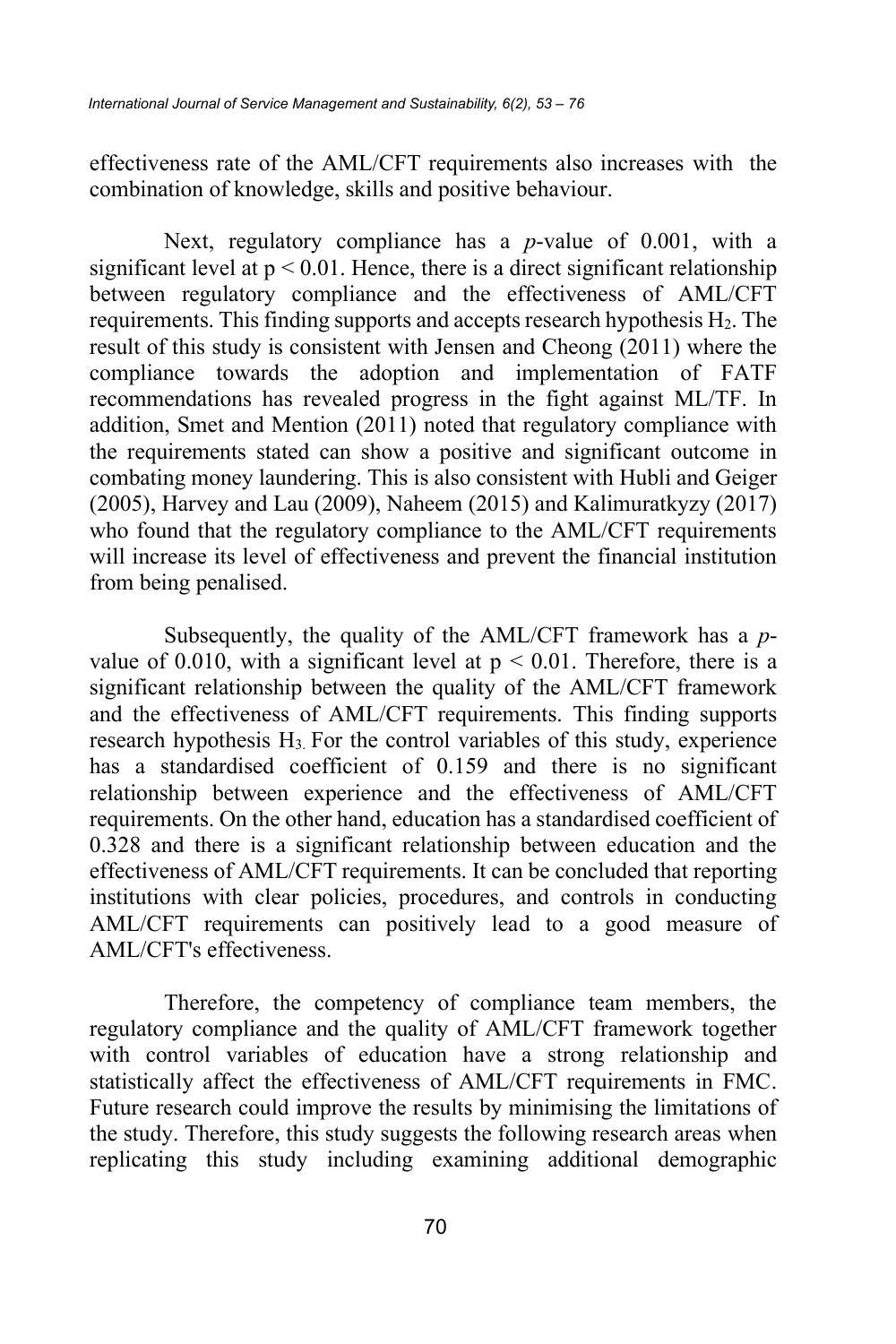characteristics namely, products, distribution channel and location of the branch offices. These three factors may influence the assessment of the effectiveness of AML/CFT requirements. Those branch offices in highcrime or high-risk locations could probably have stricter AML/CFT requirements. This study could also be replicated with the inclusion of the whole compliance team such as regulatory compliance team, market conduct and investigation team, operational compliance and not specifically focussing on the AML/CFT compliance or financial crime compliance team. Other studies could explore the emerging issues of the development of AML/CFT requirements such as the process of rule-based approach which is replaced with Risk-based Approach (RBA) application by the reporting institution. The RBA is given more weightage in the risk assessment of the organisation.

## **CONCLUSION**

Money laundering has been perceived as a complicated and highly intelligent crime and deemed as a deliberate act of manipulation carried out to fulfil a personal advantage (Rahman, 2013). Thus, the financial institution in the banking industry and capital market industry has to play an important role to identify the factors that contribute to the effectiveness of AML/CFT requirements in order to strengthen the due diligence and mitigating process to curb this crime. This is because an effective AML/CFT control functions and enhanced service management and sustainability would help to minimise the vulnerabilities to the risks incurred by the reporting institution. Many scholars explicated the importance of effective AML/CFT requirements to the reporting institution such as IMF (2016), Usman Kemal (2014) and Pok et al., (2014). Enhancing the process of AML/CFT requirements requires further investment in terms of training, professional certificate, attending external conference and workshop. Additionally, stakeholders around the world are raising concerns on sustainability issues and expect financial markets to address and reflect these concerns (United Nation, 2021). In this regard, the fund management companies are recommended to provide an opportunity for the potential compliance officers to further enhance their knowledge by taking any related professional certificates of AML/CFT, attending internal and external training organised by the regulators as well as participating in international conference to keep themselves updated with the current development of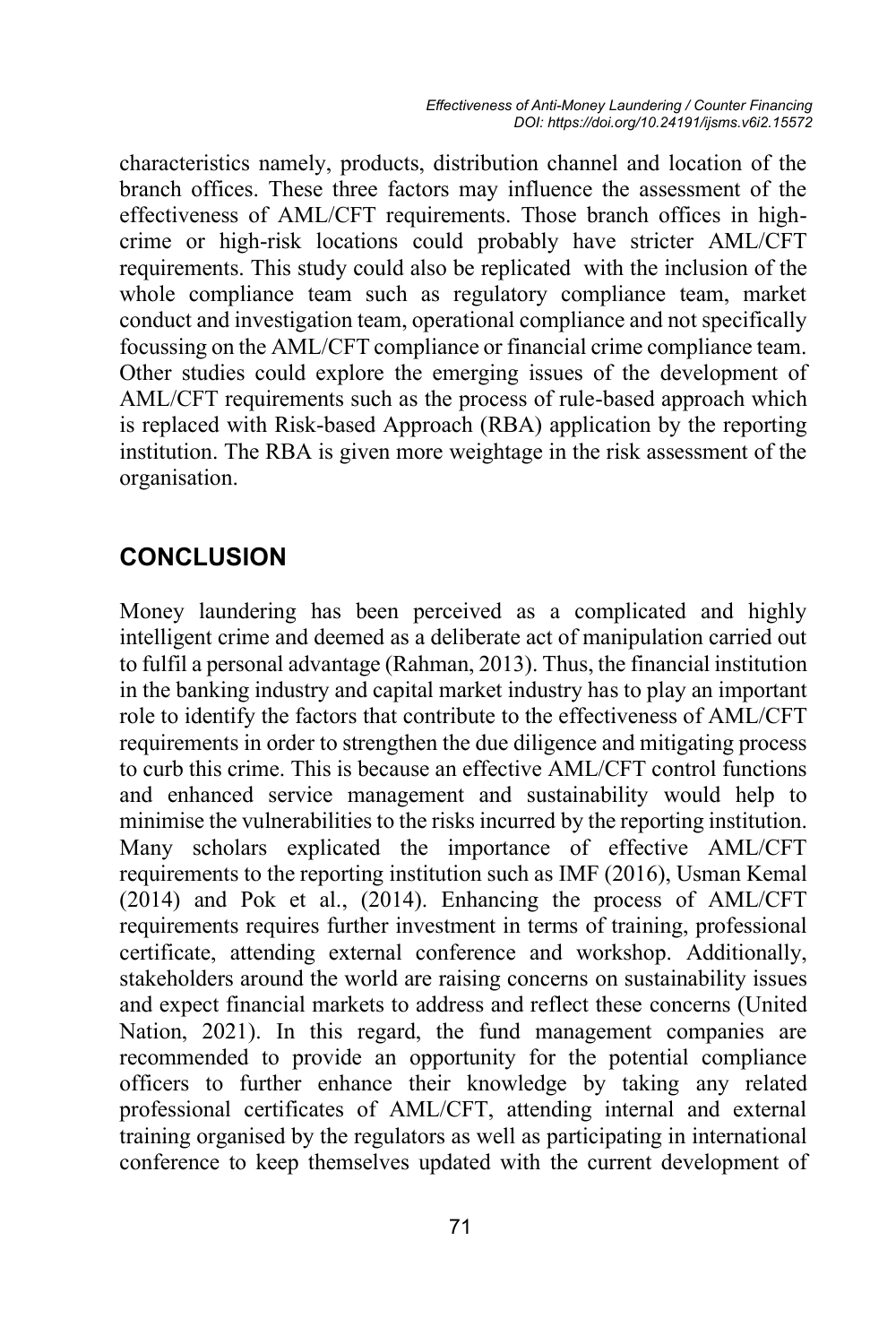AML/CFT. This would contribute to the competency of the new and existing compliance officers in the compliance team and help them understand the process of AML/CFT requirements effectively. The Fund Management Companies (FMCs) are recommended to be in regulatory compliance with all the requirements and changes of AML/CFT requirements. Regulatory compliance would assist them in identifying and verifying the identity of the customers and monitoring customer transactions as part of the compliance programme. This would help the FMCs to have effective control of AML/CFT during the on-boarding process and ongoing monitoring process.

## **ACKNOWLEDGEMENT**

We would like to thank Universiti Teknologi MARA for supporting this study.

## **REFERENCES**

- Anwar, M.F., Uz Zaman, Q., Ashraf, R.U., Ul Hassan, S.I. & Abbas, K. (2021). Overview of money laundering laws after 2020 amendments in Pakistan. *Journal of Money Laundering Control.* https://doi.org/10.1108/JMLC-02-2021-0012
- Baharud-din, Z., Shokiyah, A., & Ibrahim, M. S. (2014). Factors that contribute to the effectiveness of internal audit in the public sector. *International Proceedings of Economics Development and Research*, *70*(24), 126-132.
- Brooks, C. (2014). *Introductory econometrics for finance (3rd Edition).* Cambridge University Press.
- Carrington, I. and Shams, H. (2006). Elements of an Effective AML/ CFT Framework: Legal, regulatory and best institutional practices to prevent threats to financial stability and integrity, *Seminar on Current Developments in Monetary and Financial Law, Washington, D.C*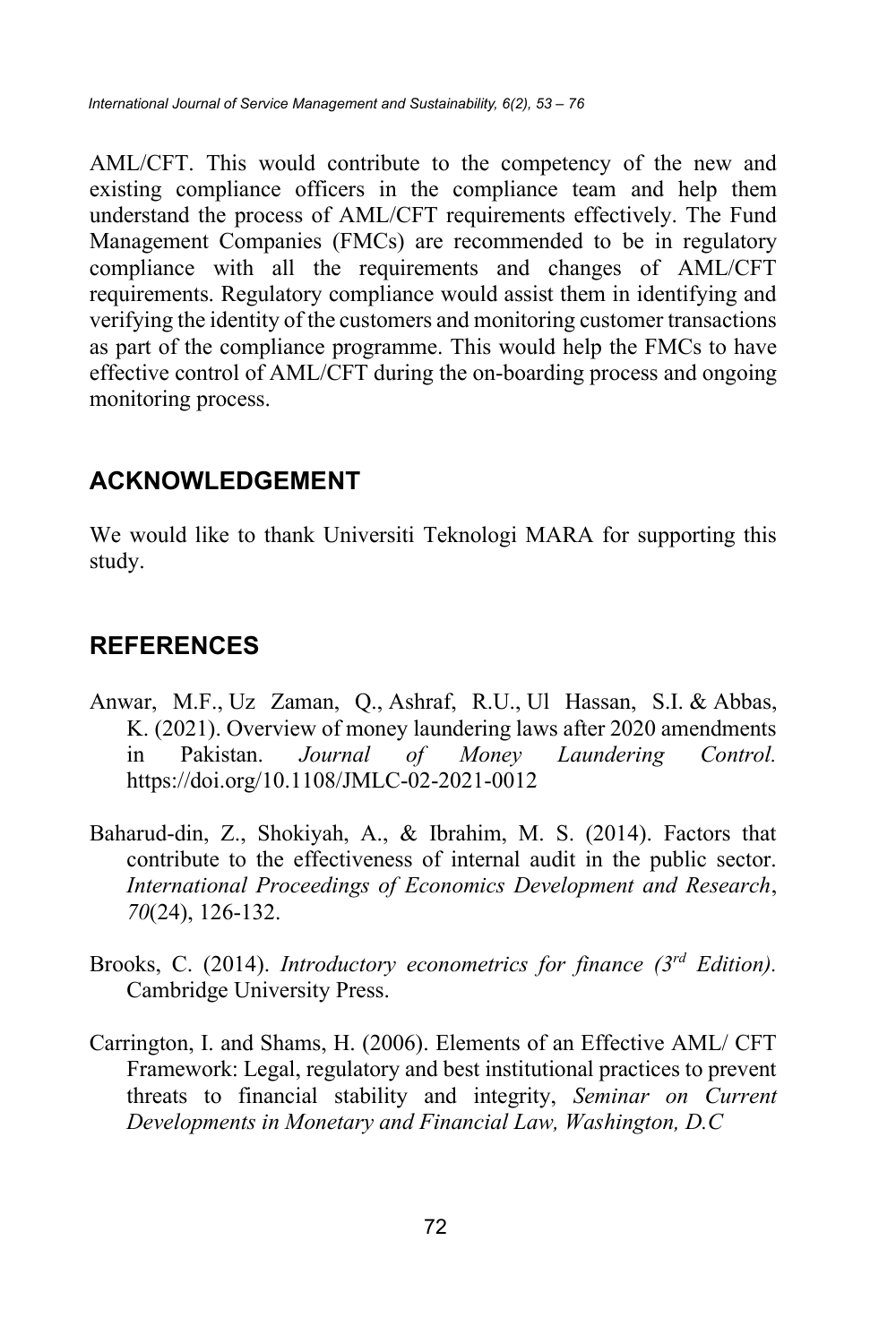- Choo, H. C., Susanti, M., Adura, A. N., Noruddin, A., & Othman, R. (2014). Anti-money laundering and its effectiveness. *Malaysian Accounting Review*, *13*(2), 109–124.
- Ciborra, C. (2006). Imbrication of representations: risk and digital technologies, *Journal of Management Studies*, *43*(6), 1339-1356.
- Delima, V. J. & Nitharsan, N. (2016). Influence of Employees Core Competencies on Employees Job Performance: A Special Reference to Insurance Companies in Batticaloa District. *International Journal of Research, 3*(10), 842-849.
- Dhillon, G., Ahmad, R., Rahman, A., & Yih Miin, N. (2013). The viability of enforcement mechanisms under money laundering and anti‐terrorism offences in Malaysia. *Journal of Money Laundering Control*, *16*(2), 171–192.
- Draganidis, F., & Mentzas, G. (2006). Competency-based management: A review of systems and approaches. *Information Management &Computer Security*, *14*(1), 51-64.
- Eysenck, M. (1998). *Psychology: An integrated approach*. New York: Addison-Wesley Longman Ltd.
- Ferwerda, J. (2009). The economics of crime and money laundering: Does anti-money laundering reduce crime? *Review of Law & Economics, 5*(2), 903-929.
- Harvey, J., & Lau, S. F. (2009). Crime-money, reputation and reporting. *Crime Law and Social Change*, *52*(1), 57-72.
- Hubli, I. & Geiger, H. (2005). Regulatory burden: In the Swiss Wealth Management Industry, Working Paper No. 39, *Swiss Banking Institute, Zu¨rich.*
- Isa, Y. M., Sanusi, Z. M., Haniff, M. N., & Barnes, P. A. (2015). Money laundering risk: From the bankers' and regulators perspectives. *Procedia Economics and Finance*, *28*(April), 7–13.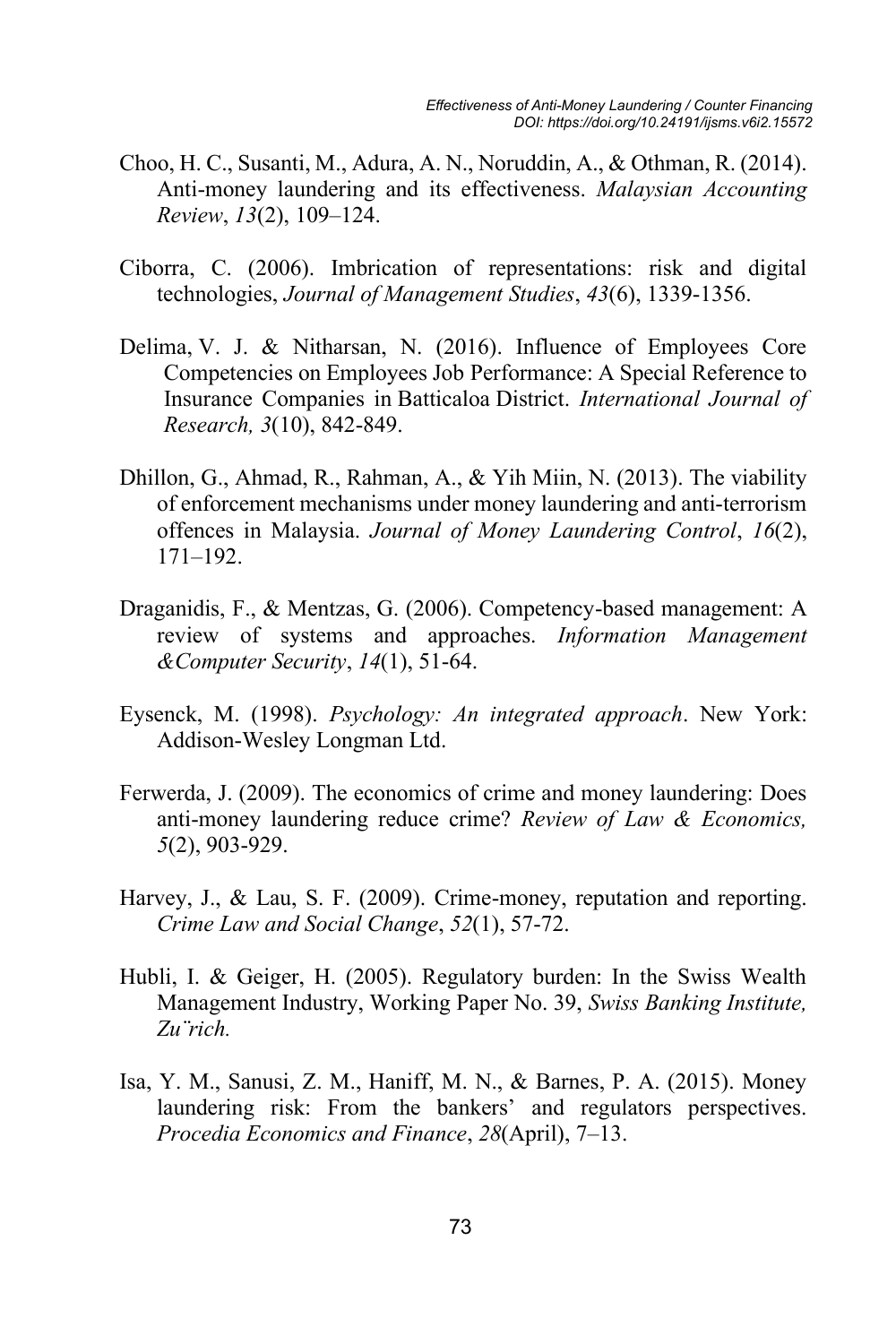- Jaffery, I. H. & Mughal, R. A. L. (2020). Money-laundering risk and preventive measures in Pakistan. *Journal of Money Laundering Control*, *23*(3), 699-714.
- Jensen, N. & Cheong, A.P. 2011. Implementation of the FATF. *Journal of Money Laundering Control*, *14*(2), 110-120.
- Jones, G. R., & George, J. M. (2017). *Essentials of contemporary management (7th Edition).* McGraw-Hill Higher Education.
- Johnson, R.B. & Carrington, I. (2006). Protecting the financial system from abuse: challenges to banks in implementing AML/CFT standards. *Journal of Money Laundering Control*, *9*(1), 48-61.
- International Monetary Fund (IMF) Canada. (2016). Detailed Assessment Report on Anti-Money Laundering and Combating the Financing of Terrorism. *International Monetary Fund, Washington D.C.IMF Report No. 16/294*
- Kalimuratkyzy, B. (2017). Evaluating the efficiency of anti-money laundering legislation in Kazakhstan. *Espacios*, *38*(48), 21-38.
- Luthy, D. & Karen, F. (2006). Laws and regulations affecting information management and frameworks for assessing compliance. *Information Management and Computer Security*, *14*(2), 155-66.
- Lunenburg, F. C. (2011). Expectancy Theory of Motivation : Motivating by Altering Expectations. *International Journal of Business Administration*, *15*(1), 1–6.
- Naheem, M. A. (2015). Money laundering using investment companies. *Journal of Money Laundering Control*, *18*(4), 438–446.
- Omar, N., Johari, R. J., & Sathye, M. (2015). Malaysian DNFBPs' Perceptions on Awareness, Perceived Impact and Views on the AML/CFT requirements. *Procedia Economics and Finance*, *31*(15), 595–600.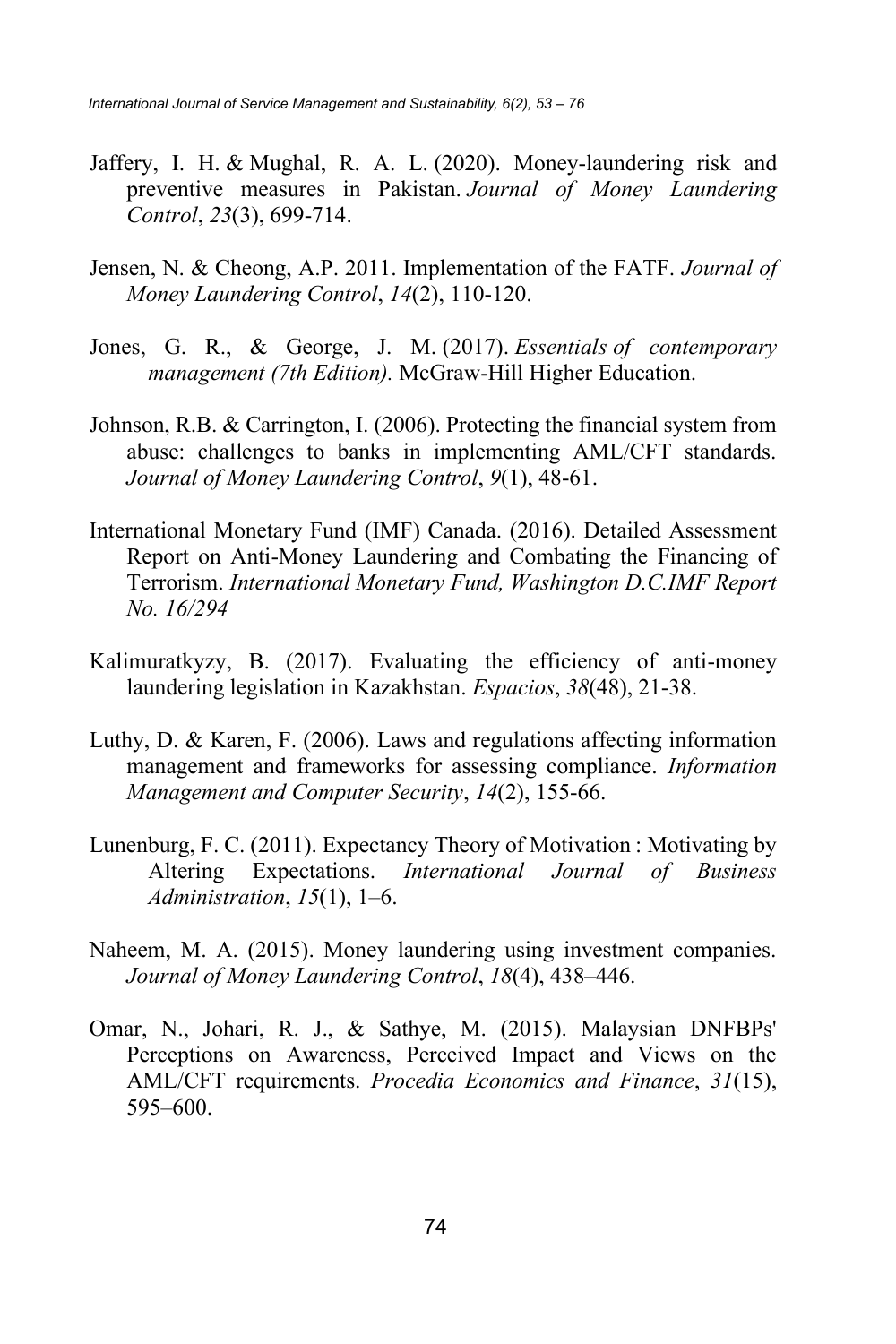- Pallant, J. (2013). *SPSS survival manual (6th edition).* McGraw-Hill Education (UK).
- Pok, W. C., Omar, N., & Sathye, M. (2014). An evaluation of the effectiveness of anti-money laundering and anti-terrorism financing legislation: Perceptions of bank compliance officers in Malaysia. *Australian Accounting Review*, *24*(4), 394–401.
- Rahman, A. A. (2013). The impact of reporting suspicious transactions regime on banks: Malaysian experience. *Journal of Money Laundering Control*, *16*(2), 159–170.
- Said, J., Erlane K. Ghani, Omar, N., & Yusuf, S. N. S. (2013). Money Laundering Prevention Measures among Commercial Banks in Malaysia. *International Journal of Business and Social Science*, *4*(5), 227–235
- Salehi, M. & Imeny V. M. (2019). Anti-money laundering developments in Iran Do Iranian banks have an integrated framework for money laundering deterrence? *Qualitative Research in Financial Markets 11*(4), 387- 410.
- Sanusi, Z. M., Adam, Y. C., Azman, N. S. M. N., & Mohamed, N. (2016). Investigations and charges of money laundering cases under AMLATFA: Enforcement of Malaysia Central Bank. *International Journal of Economics and Management*, *10*(2), 541–555.
- Securities Commission Malaysia (SCM). *(*2017). *The Reporter published by the Securities Commission* available at https://www.sc.com.my/ licensing/public-register-of-licence-holders/
- Securities Commission Malaysia (SCM). (2018). Public Register of Licence Holders, available at https://www.sc.com.my/licensing/public-registerof-licence-holders/
- Smet, D.D. & Mention, A.L. (2011). Improving auditor effectiveness in assessing KYC/AML practices. *Managerial Auditing Journal*, *26*(2), 182-203.